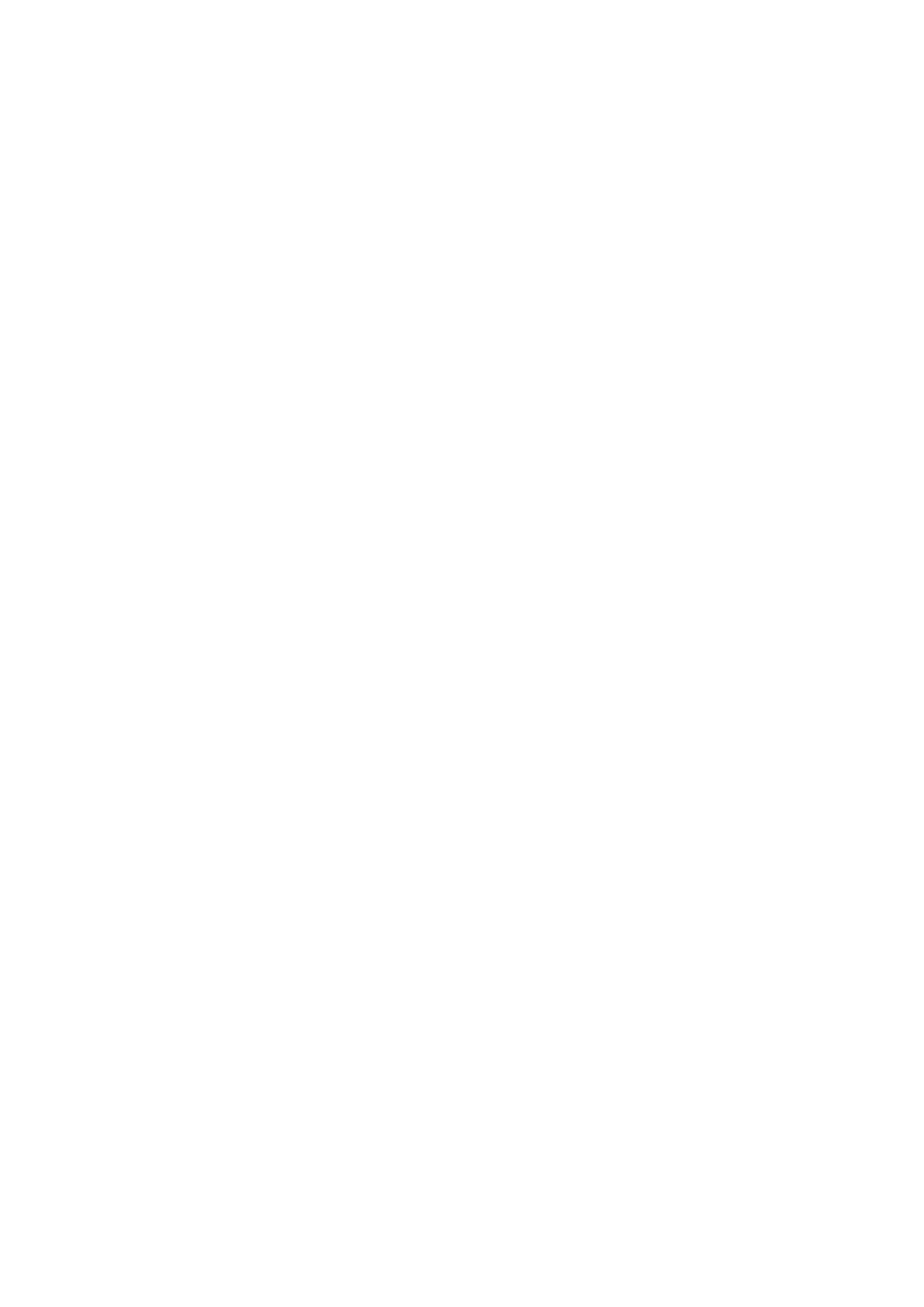

# House of Commons Science and Technology **Committee**

# **Regenerative medicine**

# **Fifteenth Report of Session 2016–17**

*Report, together with formal minutes relating to the report*

*Ordered by the House of Commons to be printed 26 April 2017*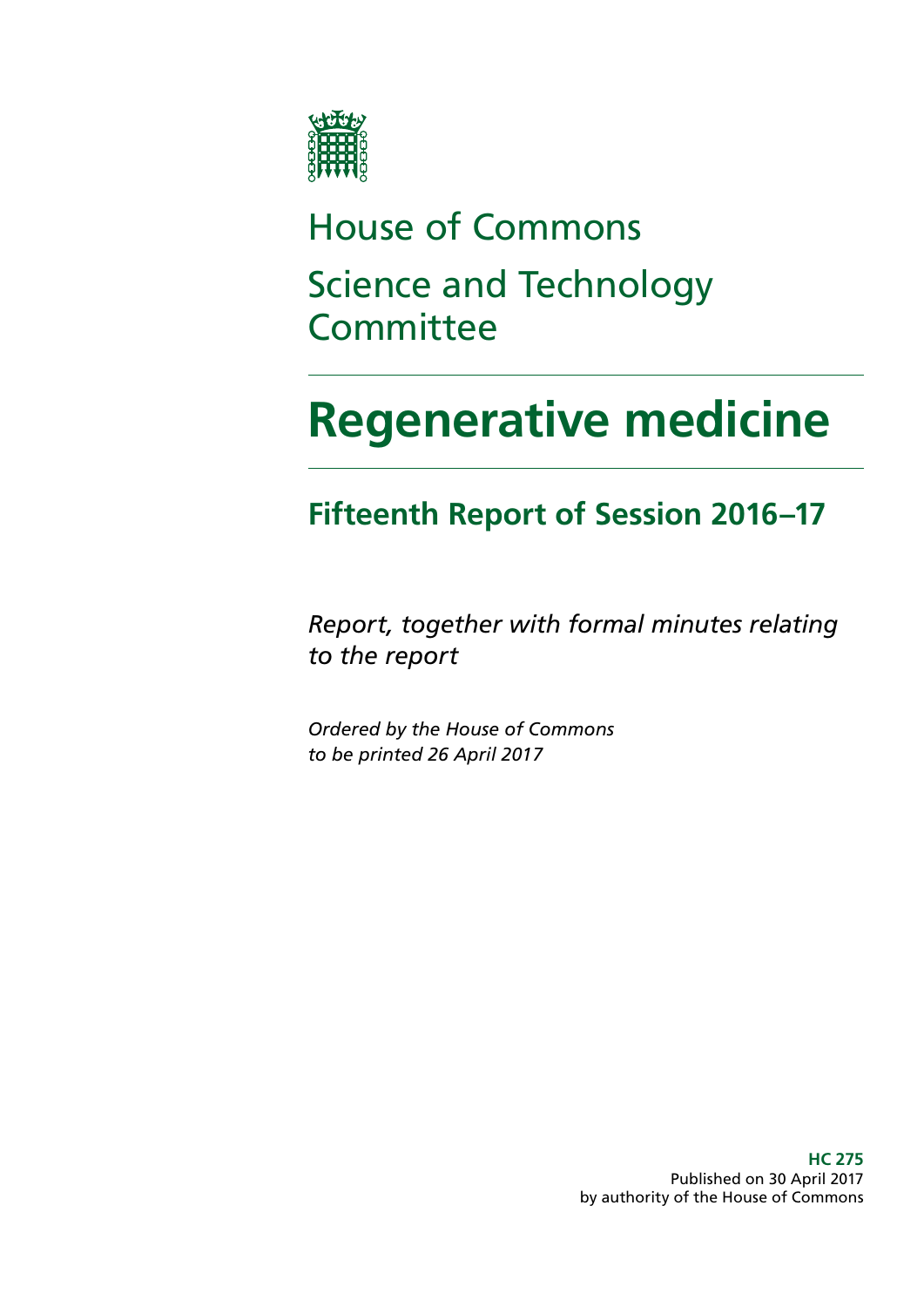#### **Science and Technology Committee**

The Science and Technology Committee is appointed by the House of Commons to examine the expenditure, administration and policy of the Government Office for Science and associated public bodies.

#### **Current membership**

[Stephen Metcalfe MP](http://www.parliament.uk/biographies/commons/stephen-metcalfe/4092) (*Conservative, South Basildon and East Thurrock*) (Chair) [Victoria Borwick MP](http://www.parliament.uk/biographies/commons/victoria-borwick/4502) (*Conservative, Kensington)* [Stella Creasy MP](http://www.parliament.uk/biographies/commons/stella-creasy/4088) (*Labour, Co-op, Walthamstow)* [Jim Dowd MP](http://www.parliament.uk/biographies/commons/jim-dowd/189) (*Labour, Lewisham West and Penge*) [Chris Green MP](http://www.parliament.uk/biographies/commons/chris-green/4398) (*Conservative, Bolton West*) [Dr Tania Mathias MP](http://www.parliament.uk/biographies/commons/dr-tania-mathias/4404) (*Conservative, Twickenham*) [Carol Monaghan MP](http://www.parliament.uk/biographies/commons/carol-monaghan/4443) (*Scottish National Party, Glasgow North West*) [Gareth Snell MP](http://www.parliament.uk/biographies/commons/gareth-snell/4595) (*Labour (Co-op), Stoke-on-Trent Central*) [Graham Stringer MP](http://www.parliament.uk/biographies/commons/graham-stringer/449) (*Labour, Blackley and Broughton*) [Derek Thomas MP](http://www.parliament.uk/biographies/commons/derek-thomas/4532) (*Conservative, St Ives)* [Matt Warman MP](http://www.parliament.uk/biographies/commons/matt-warman/4361) (*Conservative, Boston and Skegness)*

#### **Powers**

The Committee is one of the departmental select committees, the powers of which are set out in House of Commons Standing Orders, principally in SO No 152. These are available on the internet via [www.parliament.uk](http://www.parliament.uk).

#### **Publication**

Committee reports are published on the Committee's website at [www.parliament.uk/science](http://www.parliament.uk/science) and in print by Order of the House.

Evidence relating to this report is published on the relevant [inquiry page](http://www.parliament.uk/business/committees/committees-a-z/commons-select/science-and-technology-committee/inquiries/parliament-2015/regenerative-medicine-inquiry-15-16/) of the Committee's website.

#### **Committee staff**

The current staff of the Committee are: Simon Fiander (Clerk); Marsha David (Second Clerk); Sean Kinsey (Second Clerk); Dr Elizabeth Rough (Committee Specialist); Martin Smith (Committee Specialist); Sonia Draper (Senior Committee Assistant); Julie Storey (Committee Assistant); and Shagufta Hailes (Media Officer).

#### **Contacts**

All correspondence should be addressed to the Clerk of the Science and Technology Committee, House of Commons, London SW1A 0AA. The telephone number for general inquiries is: 020 7219 2793; the Committee's e-mail address is: [scitechcom@parliament.uk](mailto:scitechcom@parliament.uk).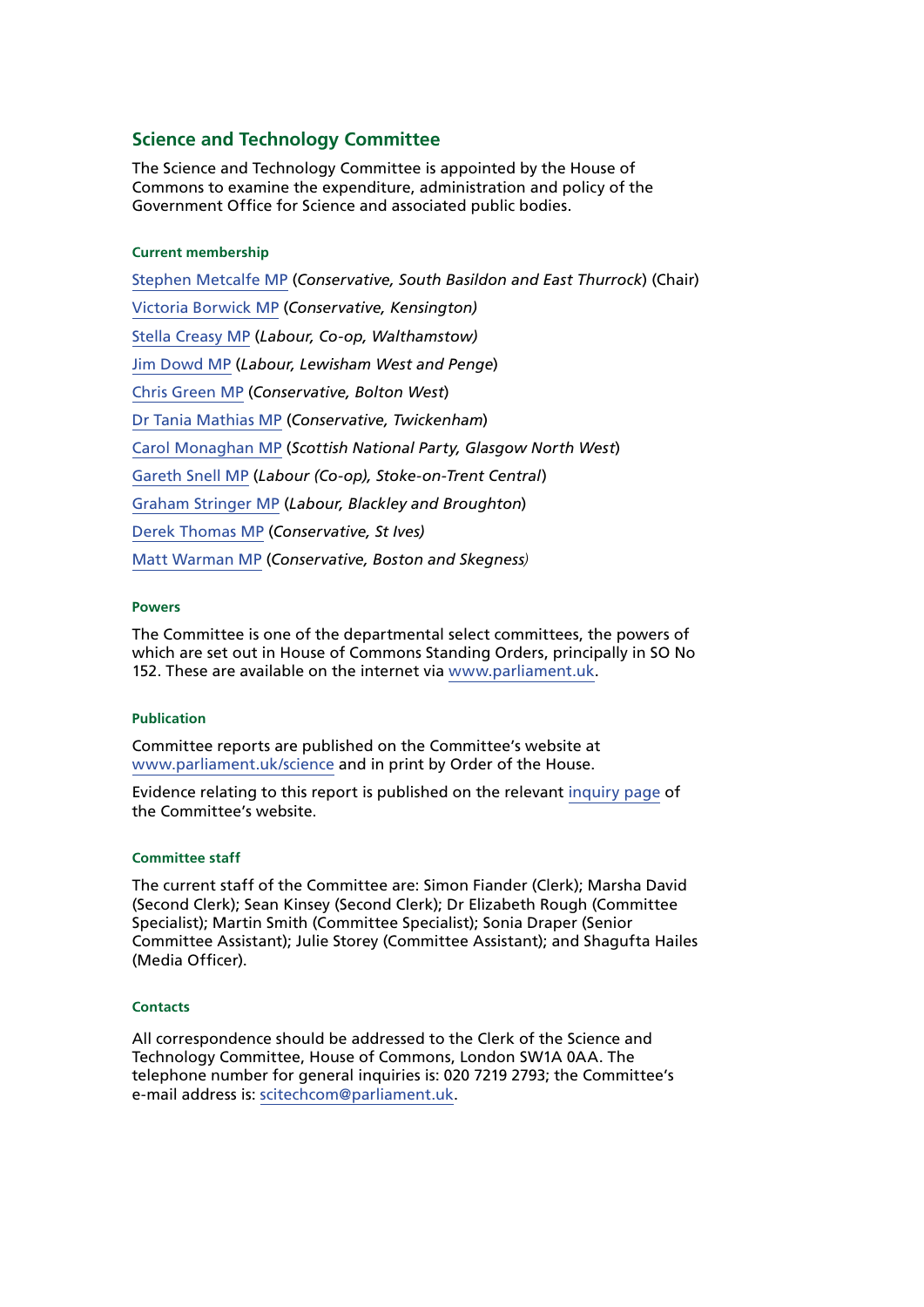### **Contents**

|              | <b>Summary</b>                                                                                      |                 |  |
|--------------|-----------------------------------------------------------------------------------------------------|-----------------|--|
| 1            | <b>Introduction</b>                                                                                 | 5               |  |
|              | Our inquiry                                                                                         | 6               |  |
| $\mathbf{2}$ | <b>Research and commercialisation</b>                                                               | $\overline{7}$  |  |
|              | The research landscape                                                                              | 7               |  |
|              | Basic and translational research                                                                    | 8               |  |
|              | Commercialisation                                                                                   | 10              |  |
|              | Regulation                                                                                          | 10 <sup>1</sup> |  |
|              | Opportunities for manufacturing                                                                     | 12              |  |
| 3            | <b>Adoption in the NHS</b>                                                                          | 16              |  |
|              | <b>NHS infrastructure</b>                                                                           | 16              |  |
|              | NICE Heath Technology Appraisals and NHS Specialised Commissioning                                  | 18              |  |
|              | Payment and reimbursement                                                                           | 19              |  |
|              | A strategy for regenerative medicine                                                                | 21              |  |
|              | <b>Conclusions and recommendations</b>                                                              | 23              |  |
|              | Annex: Visit to UCL and Centre for Cell Gene and Tissue Therapeutics, Royal<br><b>Free Hospital</b> | 25              |  |
|              | <b>Glossary of terms/abbreviations used in report</b>                                               | 27              |  |
|              | <b>Formal Minutes</b>                                                                               | 29              |  |
|              | <b>Witnesses</b>                                                                                    | 30              |  |
|              | <b>Published written evidence</b>                                                                   | 31              |  |
|              | List of Reports from the Committee during the current Parliament                                    | 32              |  |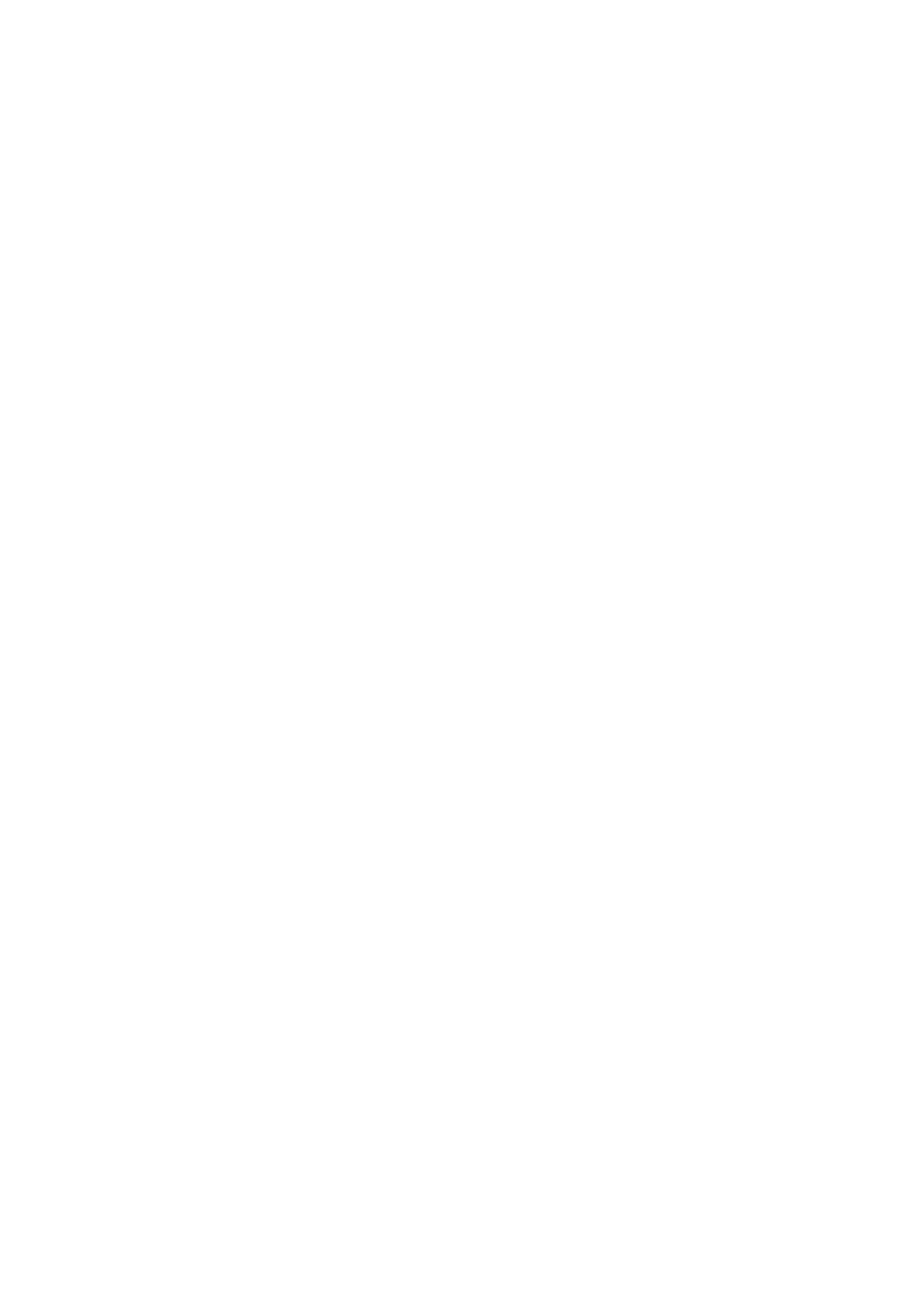### <span id="page-6-0"></span>Summary

Regenerative medicine has enormous potential, offering treatments for diseases and disorders by providing the body itself with the means to repair, replace, restore and regenerate damaged or diseased cells, tissues and organs. The UK has considerable strengths in this field, underpinned by world-class research. Its continual development depends crucially, however, on an appropriate balance between basic scientific research and the translational research that it underpins.

It is important that the regulatory environment for regenerative medicine remains flexible to accommodate new and diverse approaches while also maintaining robust review processes to ensure that the most promising therapies are made available to patients. The next Government should review how regulatory 'hospital exemptions' are used for Advanced Therapy Medicinal Products (ATMPs) and how EU ATMP regulations might be adapted for the UK post-Brexit to reflect our own perspectives on the optimal balance between safety and accelerated access to cutting-edge technologies.

Having a universal NHS provides a receptive environment for the development and adoption of innovative and scientific advances in regenerative medicine, but the next Government should work with the NHS to: create the appropriate financial incentives to further stimulate regenerative medicine research and innovation; deliver a 'fast track' appraisal system for emerging therapies; and agree new reimbursement payment models which take greater account of the value of regenerative medicine therapies.

The next Government should work with UK Research & Innovation (UKRI), industry and researchers to develop a strategy for advanced therapies that covers the entire regenerative medicine value-chain specifically—from academic research, to commercial development and clinical application—and the NHS's Personalised Medicine strategy should explicitly include regenerative medicine and cell therapies. These strategies should be aligned to the Government's response to the Accelerated Access Review and the strategic objectives outlined in the Government's Industrial Strategy Green Paper.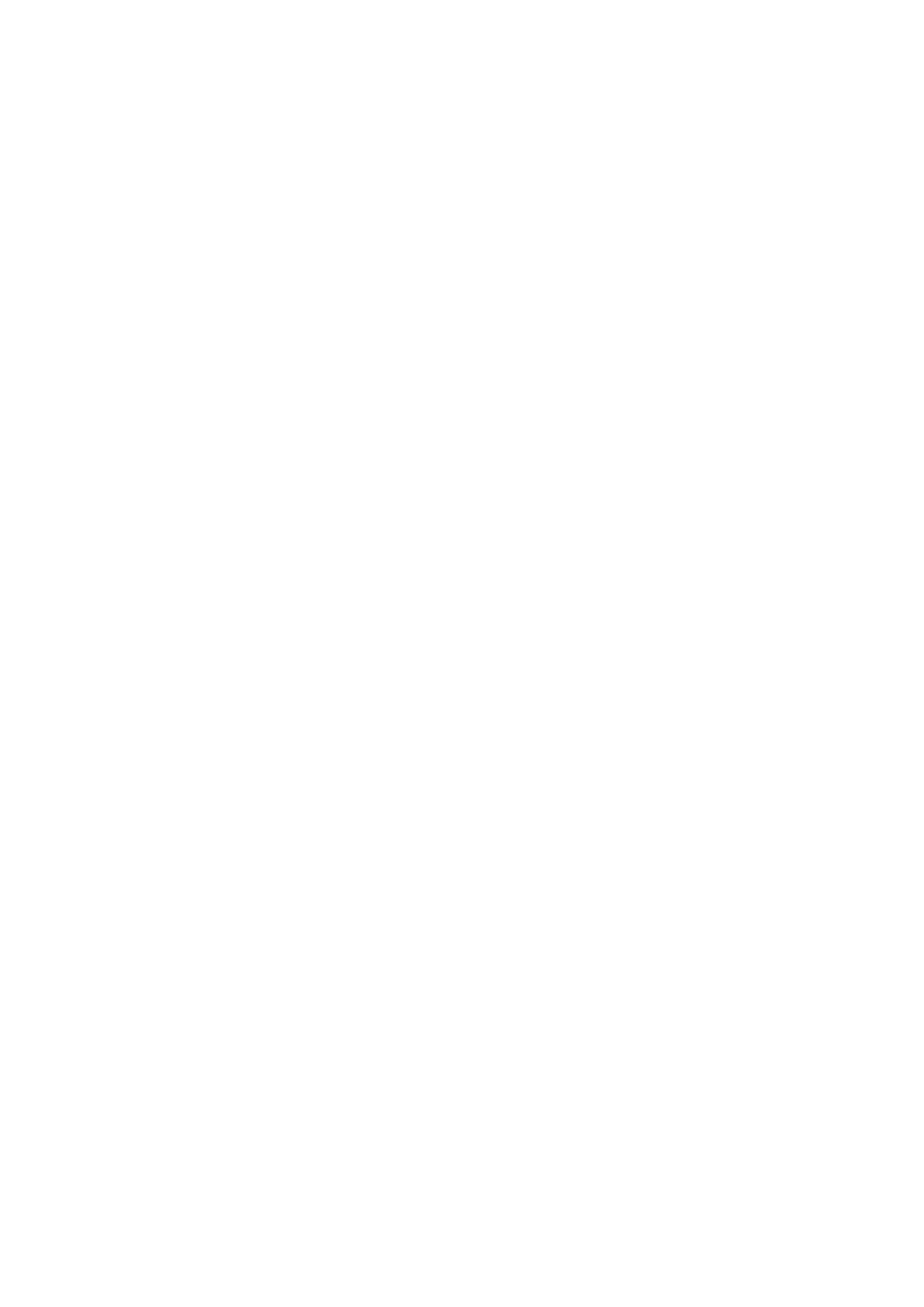# <span id="page-8-0"></span>**1** Introduction

1. The House of Lords Science and Technology Committee reported in 2013 on regenerative medicine, defining it as "methods to replace or regenerate human cells, tissues or organs in order to restore or establish normal function. This includes cell therapies, tissue engineering, gene therapy and biomedical engineering techniques, as well as more traditional treatments involving pharmaceuticals, biologics and devices".<sup>1</sup> It has been used, for example, in bone marrow transplants, and offers the prospect of more effective repairs for faulty hearts, skin burns and worn-out joints. The Government identified regenerative medicine in 2013 as one of the "eight great technologies"<sup>2</sup>, which would "propel the UK to future growth".<sup>3</sup>

2. The Lords Committee's report noted that the value and importance of regenerative medicine lies in its potential both to address unmet medical needs and "to cure or provide more effective treatments for a number of chronic diseases, which would be a major benefit to the UK public purse given the rising expenditure on healthcare associated with chronic disease management and related indirect costs".4 It called for further investment to support the growth of the sector and to enhance the UK's global competitiveness.<sup>5</sup>

3. Following the Committee's report, the Government set up a Regenerative Medicine Expert Group (RMEG) to "develop an NHS regenerative medicine strategy [and action plan] so that the NHS is fully prepared to deliver these innovative treatments, and also assess the effect of regulation on the development of regenerative medicines in the UK".<sup>6</sup> The RMEG considered three key areas in its 2014 report: regulation and licensing, evaluation and commissioning, and delivery and adoption within the healthcare system. While it found significant progress in the first of these areas, there had been less improvement in understanding and addressing the challenges of trialling and delivering novel therapies.<sup>7</sup>

4. The then Life Sciences Minister, George Freeman MP, responded in February 2015 by asking the RMEG to liaise with industry, health and research sectors "to evolve a highlevel group" to oversee the implementation of the Expert Group's recommendations.<sup>8</sup> In March 2016, a Government/industry-based Advanced Therapy Manufacturing Taskforce was created to help "anchor advanced therapy manufacturing in the UK".<sup>9</sup>

5. A number of significant therapeutic advances have been demonstrated for some conditions, including diabetes, liver disease and blood and neurodegenerative disorders. Success in recent small-scale clinical trials of cell-based cancer immunotherapies has

<sup>1</sup> House of Lords, Regenerative Medicine, First Report of the Science and Technology Committee, Session 2013–14, [HL Paper 23](https://www.publications.parliament.uk/pa/ld201314/ldselect/ldsctech/23/23.pdf), para 8

<sup>2</sup> Department for Business, Innovation and Skills and Rt. Hon David Willetts, [Eight great technologies,](https://www.gov.uk/government/speeches/eight-great-technologies) Speech, 24 January 2013

<sup>3</sup> BIS, [Eight Great Technologies](https://www.gov.uk/government/speeches/eight-great-technologies) (January 2013)

<sup>4</sup> House of Lords, Regenerative Medicine, First Report of the Science and Technology Committee, Session 2013–14, [HL Paper 23](https://www.publications.parliament.uk/pa/ld201314/ldselect/ldsctech/23/23.pdf), para 21

<sup>5</sup> House of Lords, Regenerative Medicine, First Report of the Science and Technology Committee, Session 2013–14, [HL Paper 23](https://www.publications.parliament.uk/pa/ld201314/ldselect/ldsctech/23/23.pdf)

<sup>6</sup> Gov.uk, ['Regenerative Medicine Expert Group',](https://www.gov.uk/government/groups/regenerative-medicine-expert-group) accessed 24 April 2017

<sup>7</sup> Regenerative Medicine Expert Group, *[Building on our potential: a UK pathway for regenerative medicine](https://www.gov.uk/government/uploads/system/uploads/attachment_data/file/415919/build-on-potential.pdf)* (December 2014)

<sup>8</sup> Department of Health and Department for Business, Innovation and Skills, [Letter from Minister for Life Sciences,](https://app.box.com/s/9vtqnxkqdxakov92hqe7mdsizgo1j9hc) [George Freeman MP to Sir Mike Rawlins, Chair of the Regenerative Medicine Expert Group](https://app.box.com/s/9vtqnxkqdxakov92hqe7mdsizgo1j9hc) (February 2015)

<sup>9</sup> Medicines Manufacturing Industry Partnership, 'Industry taskforce launched to secure the future of [manufacturing advanced therapy medicines in the UK](http://www.abpi.org.uk/media-centre/newsreleases/2016/Pages/230316.aspx)', Press Release, 23 March 2016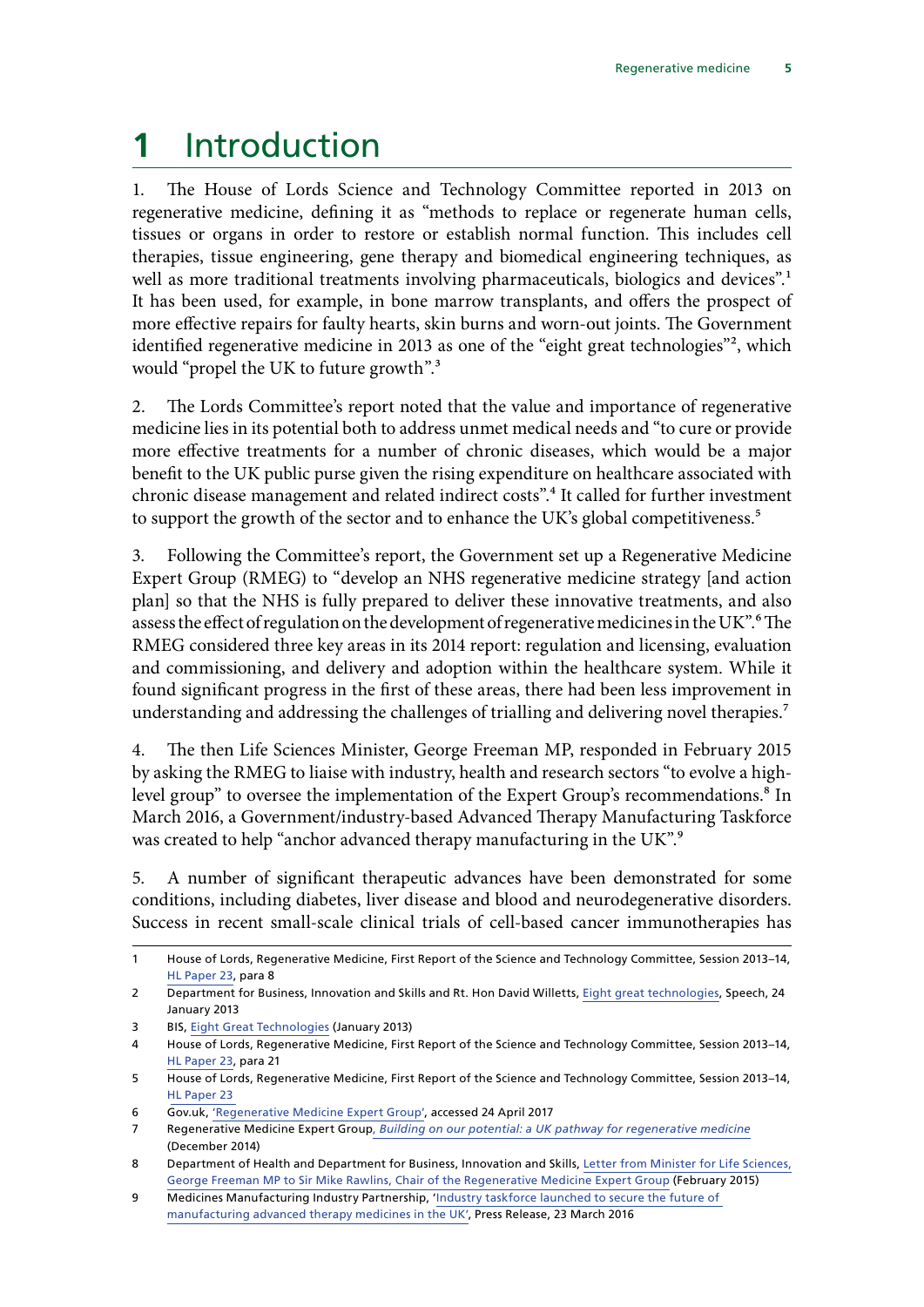<span id="page-9-0"></span>encouraged increased commercial investment. Annual product sales in the global regenerative medicine and cell therapy market are currently in the region of £1 billion and are projected to exceed £5 billion by 2020.<sup>10</sup>

### **Our inquiry**

6. We decided to examine progress since the Lords Committee's inquiry by examining two main areas: research and commercialisation (Chapter 2) and the adoption of regenerative medicine in the NHS (Chapter 3). We received 31 written submissions and took oral evidence from 22 witnesses, including from the pharmaceutical industry; Government regulatory and advisory bodies; academia and the then Parliamentary Under-Secretary of State for Health, Lord Prior of Brampton. We also visited the UCL Institute of Ophthalmology at Moorfield's Eye Hospital and the Centre for Cell, Gene and Tissue Therapeutics at the Royal Free Hospital (see Annex). We would like to thank everyone who contributed to our inquiry, including Professor Sian Harding, professor of cardiac pharmacology at the National Heart and Lung Institute at Imperial College, for her expertise and guidance as our special adviser during the inquiry.<sup>11</sup>

<sup>10</sup> Innovate UK, *[Competition for funding—developing regenerative medicines and cell therapies](https://connect.innovateuk.org/documents/1524978/1866952/Developing%20regenerative%20medicines%20and%20cell%20therapies%20-%20Competition%20Brief)* (2015)

<sup>11</sup> Professor Harding declared her interests on 28 June 2016: Professor of Cardiac Pharmacology, National Heart and Lung Institute, Imperial College London; Board member of the British Society for Gene and Cell Therapy; Director of British Heart Foundation (BHF) Cardiovascular Regenerative Medicine Centre; Co-investigator in the UK Regenerative Medicine Platform Immunomodulation Hub; Co-ordinating Investigator of the Clinical Trial of Gene Therapy in Heart Failure; member of the Medical Research Council (MRC) Regenerative Medicine Research Committee; member of the BHF Chairs and Programme Grants Committee; on editorial board of Cardiovascular Research; on Scientific Advisory Board of the Stem Cells for Safer Medicines (PPP); Head of Division, Cardiovascular, National Heart and Lung Institute (NHLI); cardiovascular Theme Lead, Biomedical Research Centre, Imperial Academic Health Trust; member of Biomedical Research Unit Committee, Royal Brampton and Harefield Trust; member of the Tissue Governance Committee, Royal Brampton Hospital; Designated Individual for NHLI, Human Tissue Art Licence; Expert on Alternatives to Animals in Research, Imperial College; Fellow of the British Pharmacological Society, Society of Biology, International Society for Heart Research, European Society of Cardiology and American Heart Association; Until 2010 President of the European Section of the International Society for Heart Research; until 2013 member of the MRC Populations, Systems and Medicine Board, Nuffield Council for Bioethics, and European Society of Cardiology Programme Committee; recipient of grant awards from MRC, National Centre for the Replacement, Refinement and Reduction of Animals in Research, BHF, Rosetrees Trust, Leducq network of Excellence, Rectors Award for Excellence, Celladon, Wellcome Trust, GSK.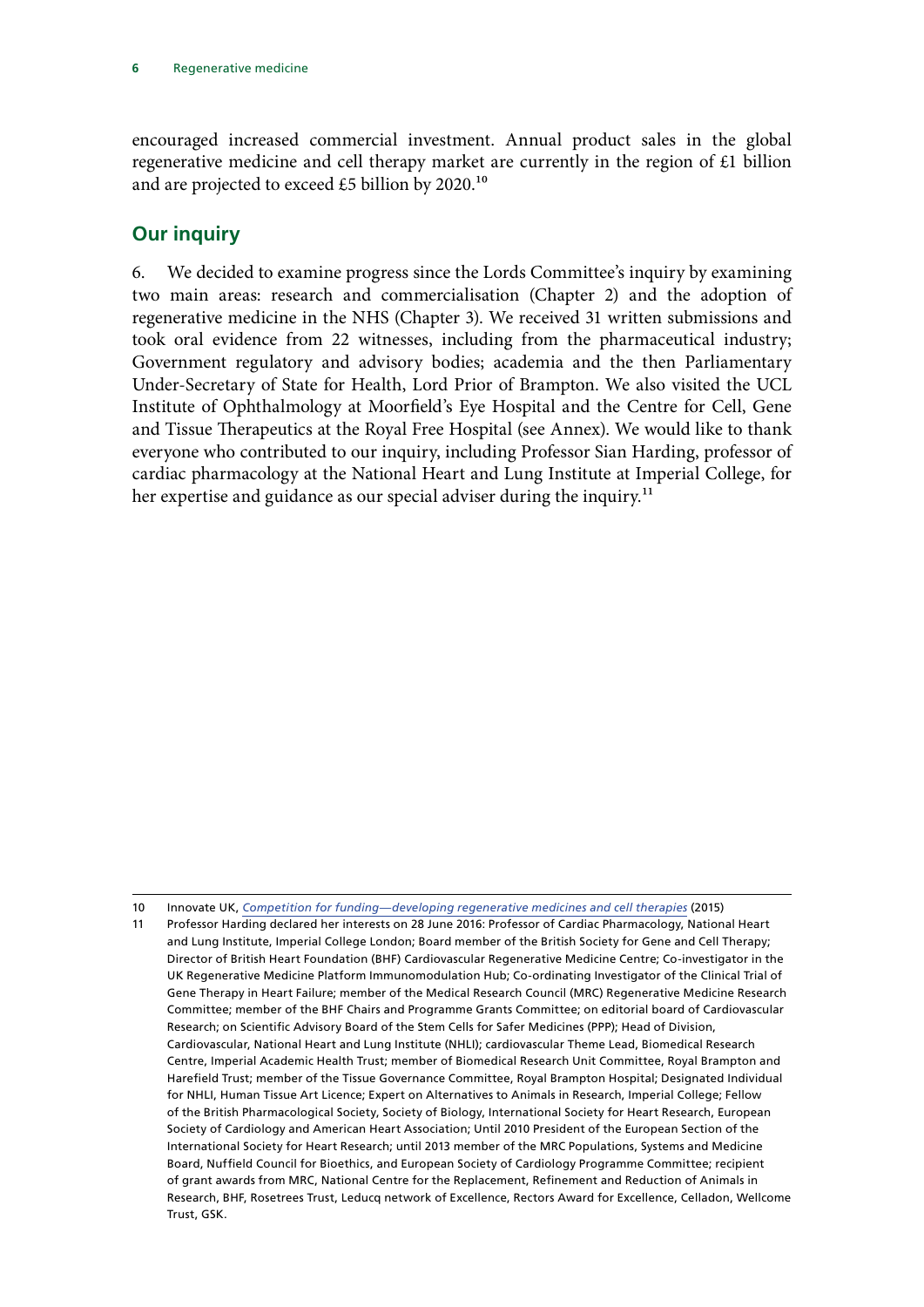# <span id="page-10-0"></span>**2** Research and commercialisation

7. In this chapter we look at the UK's clinical research landscape, examining basic and translational research and the regulation and the commercialisation of regenerative medicine and cell therapies.

### **The research landscape**

8. Regenerative medicine involves a wide spread of 'science', spanning tissue engineering, developmental and stem cell biology, gene therapy and cellular therapeutics, biomaterials such as 'scaffolds' and 'matrices', nanoscience, bioengineering and chemical biology.<sup>12</sup> It was clear from the written evidence we received that regenerative medicine is a developing research field that offers the potential to revolutionise patient care. Advances in regenerative medicine hold the promise of improving methods of disease diagnosis and prevention, and the development of innovative treatments for injuries and illnesses.

9. Cell-based therapies,<sup>13</sup> for example, have been approved in the UK for bone marrow transplants (for treating blood and disorders in the immune system). Other stem cell treatments being used, but not yet routinely, include emergency skin grafts (epidermal stem cells) and repairing the cornea of the eye using limbal stem cells.<sup>14</sup> Although many stem cell treatments are showing promise in clinical trials, Professor Paul Riley of the University of Oxford highlighted that "a knowledge gap" still exists.<sup>15</sup> Professor Anthony Hollander of the University of Liverpool described his research into developing a method of creating cartilage cells from stem cells, making possible the first successful transplant | <mark>Note: See also</mark> of a tissue-engineered trachea, utilising the patient's own stem cells.<sup>16</sup> His work provided <mark>[paras 95–96](https://publications.parliament.uk/pa/cm201719/cmselect/cmsctech/350/350.pdf) of</mark> evidence that using adult stem cells could offer solutions for other serious illnesses.

Sixth Report of Session

10. Research by scientists hinges on learning how different biological processes work and  $\frac{2017-19}{20}$ applying that knowledge to:

- understand better the causes and progression of different diseases, such as Parkinson's disease and multiple sclerosis, thereby facilitating better treatments;
- create new biological tools and technologies to accelerate research, drug discovery and medical testing, while also reducing costs and the use of animals; and
- design and develop novel treatments to both enhance natural repair processes and use the abilities of stem cells for replacing damaged, malfunctioning or diseased cells.<sup>17</sup>

11. Since 2012, research councils have provided £80 million for research on regenerative medicine and supporting technologies.<sup>18</sup> This included £25 million provided to support the establishment of the UK Regenerative Medicine Platform (UKRMP) specifically to

<sup>12</sup> BBSRC, EPSRC, ESRC, MRC and Technology Strategy Board, *[A Strategy for UK Regenerative Medicine](https://www.mrc.ac.uk/news/browse/a-new-strategy-for-uk-regenerative-medicine/)* (2012)

<sup>13</sup> Cell based therapies work via stimulation of endogenous repair through extracellular factors or differentiation and functional replacement of endogenous cell types, which include stem cell transplantation or infusion to treat hematopoietic diseases, cardiac conditions and Parkinson's disease.

<sup>14</sup> Centre for Regenerative Medicine, ['What are stem cells?](http://www.crm.ed.ac.uk/stem-cells-regenerative-medicine/what-are-stem-cells)', accessed 24 April 2017

<sup>15</sup> Q19

<sup>16</sup> Qq80–82

<sup>17</sup> Centre for Regenerative Medicine, [What are stem cells?,](http://www.ukrmp.org.uk/wp-content/uploads/2015/11/UKRMPAnnualReport20151.pdf) accessed 24 April 2017

<sup>18</sup> Department of Health ([REG0007\)](http://data.parliament.uk/writtenevidence/committeeevidence.svc/evidencedocument/science-and-technology-committee/regenerative-medicine/written/33870.pdf)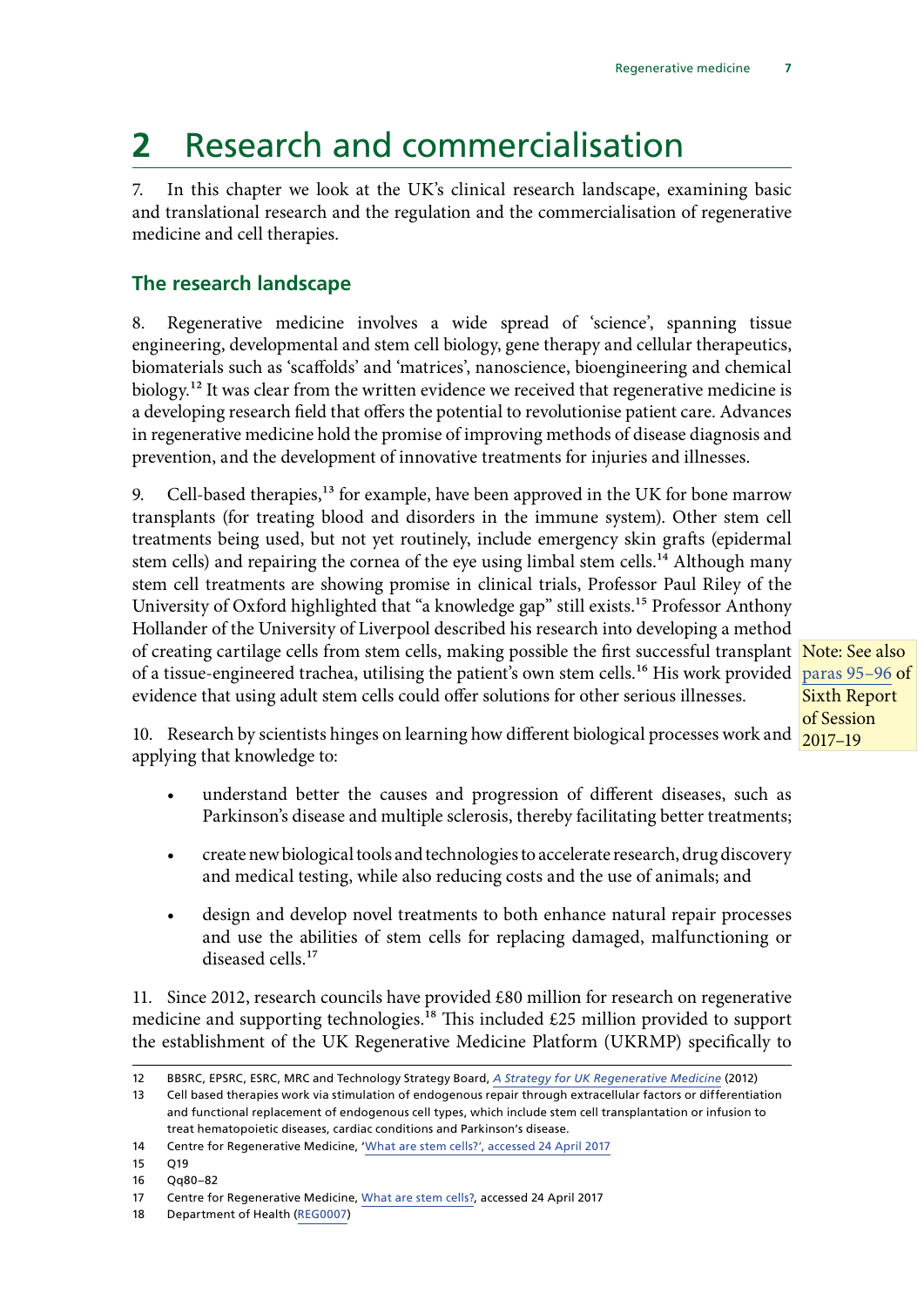<span id="page-11-0"></span>address key 'translational' bottlenecks (paragraph 15) identified in the research councils' *Strategy for UK regenerative medicine* in 2012.19 In 2014, £11 million was provided by the Engineering and Physical Sciences Research Council (EPSRC) and the Medical Research Council (MRC) to create three centres for doctoral training.<sup>20</sup>

12. The UKRMP—a joint initiative by the MRC, the EPSRC and the Biotechnology and Biological Sciences Research Council (BBSRC)<sup>21</sup>—has established multi-science research hubs across the UK, which produce a variety of tools, reagents and protocols for use by the academic and commercial sectors.<sup>22</sup> This initiative has brought together research teams from across 20 universities to help develop new therapeutic approaches.<sup>23</sup> It has advanced 'pre-clinical' work in areas such as Parkinson's disease, liver disease, eye disease (age-related macular degeneration), corneal and retinal surgery and joint disorders. The UK Regenerative Medicine Platform (UKRMP) is expected to receive further funding of £17 million from the Medical Research Council (MRC) in 2017 to support programmes reaching clinical testing stage within the next five years.<sup>24</sup>

13. Regenerative medicine is also an important element of the National Institute of Health Research's (NIHR) research portfolio. Between 2012 and 2017, it will have provided over £44 million for regenerative medicine research in Biomedical Research Centres and Biomedical Research Units.<sup>25</sup> In 2014–15, these research centres had over 150 active regenerative medicine projects, part-funded by the private sector and charitable bodies.<sup>26</sup>

#### *Basic and translational research*

14. Substantial progress has been made in recent years to understand better the underlying biology of cells and of the role of their surrounding micro-environment, which has led to more researchers moving into 'translational' regenerative medicine—"the process of applying ideas, insights, and discoveries generated through basic scientific inquiry to the treatment or prevention of human disease", or 'bench to bedside'.<sup>27</sup>

15. Parkinson's UK highlighted that such research in regenerative medicine is "expensive and offers little in the way of scientific discovery, but is essential if the therapy is ever to go to trial".28 Translational research is a challenge because of knowledge gaps that remain and the high costs of developing complex and multi-disciplinary therapeutic approaches for which the commercial market is uncertain. The UK is well positioned, however, to undertake clinical development in this field, given the strength of its pre-clinical science

<sup>19</sup> Department of Health ([REG0007\)](http://data.parliament.uk/writtenevidence/committeeevidence.svc/evidencedocument/science-and-technology-committee/regenerative-medicine/written/33870.pdf)

<sup>20</sup> Department of Health ([REG0007\)](http://data.parliament.uk/writtenevidence/committeeevidence.svc/evidencedocument/science-and-technology-committee/regenerative-medicine/written/33870.pdf)

<sup>21</sup> UK Regenerative Medicine Platform, '[Future of regenerative medicine looks bright with new funding boost](http://www.ukrmp.org.uk/2017/03/future-of-regenerative-medicine-looks-bright-with-new-funding-boost/)', Press Release, March 2017

<sup>22</sup> UK Regenerative Medicine Platform, '[Future of regenerative medicine looks bright with new funding boost](http://www.ukrmp.org.uk/2017/03/future-of-regenerative-medicine-looks-bright-with-new-funding-boost/)', Press Release, March 2017

<sup>23</sup> UK Regenerative Medicine Platform, '[Future of regenerative medicine looks bright with new funding boost](http://www.ukrmp.org.uk/2017/03/future-of-regenerative-medicine-looks-bright-with-new-funding-boost/)', Press Release, March 2017

<sup>24</sup> UK Regenerative Medicine Platform, '[Future of regenerative medicine looks bright with new funding boost](http://www.ukrmp.org.uk/2017/03/future-of-regenerative-medicine-looks-bright-with-new-funding-boost/)', Press Release, March 2017

<sup>25</sup> Department of Health ([REG0007\)](http://data.parliament.uk/writtenevidence/committeeevidence.svc/evidencedocument/science-and-technology-committee/regenerative-medicine/written/33870.pdf)

<sup>26</sup> Department of Health ([REG0007\)](http://data.parliament.uk/writtenevidence/committeeevidence.svc/evidencedocument/science-and-technology-committee/regenerative-medicine/written/33870.pdf)

<sup>27</sup> Office for Translational Research, University of Cambridge, '[What is translational research?](http://otr.medschl.cam.ac.uk/about-the-office/translational-research/)', accessed 24 March 2017

<sup>28</sup> Parkinson's UK ([REG0005](http://data.parliament.uk/writtenevidence/committeeevidence.svc/evidencedocument/science-and-technology-committee/regenerative-medicine/written/33770.pdf))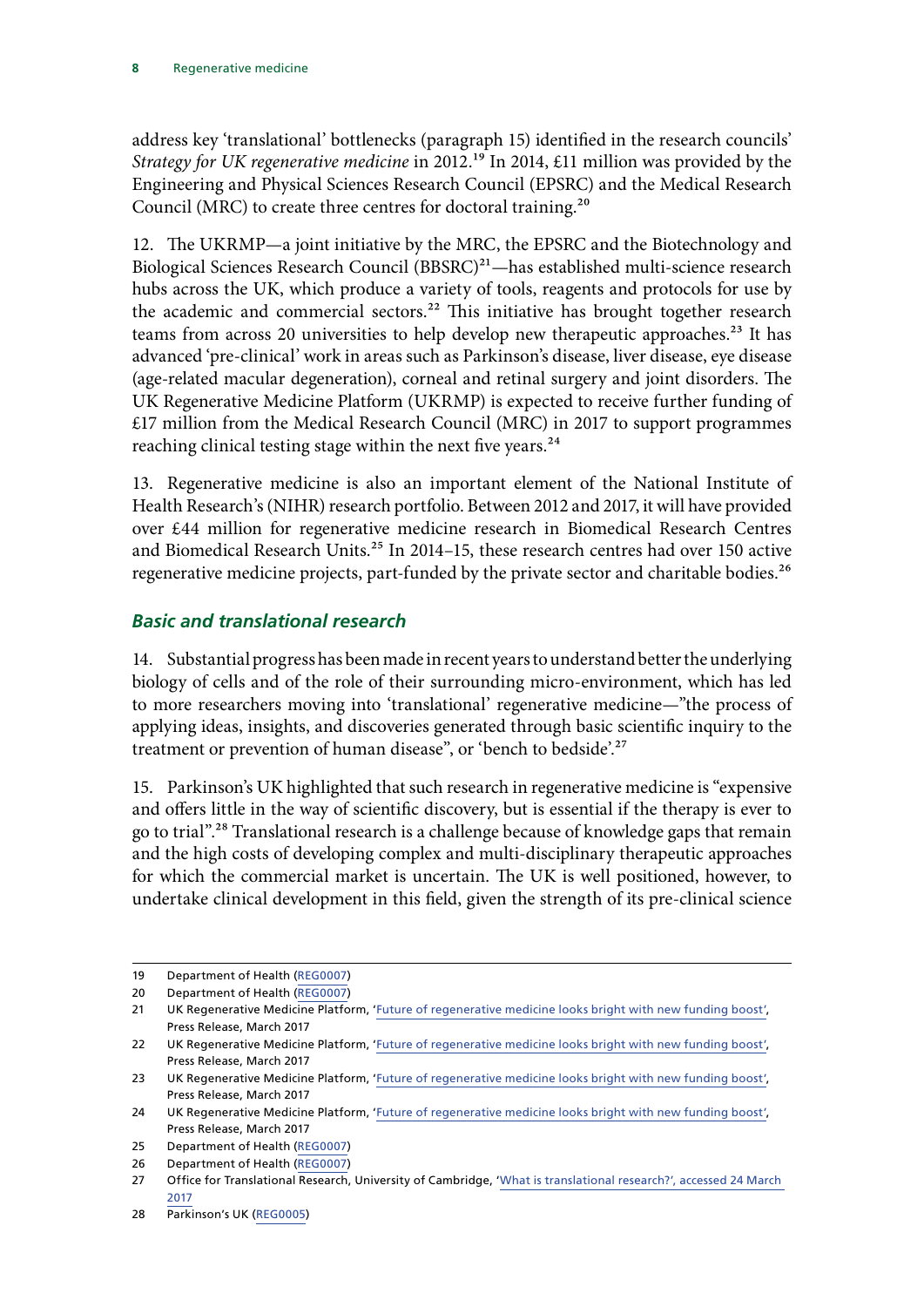and the potential to draw upon high quality research infrastructure (through NIHR) and established capacity in the procurement, processing and distribution of cells and tissues for human application (through NHS Blood and Transplant).<sup>29</sup>

16. The UKRMP was established specifically to address the translational research agenda. Dr Rob Buckle from the Medical Research Council, one of the Platform's sponsor bodies, explained that the translational research landscape had changed significantly:

> There is a real opportunity around the interdisciplinary mix that has been brought together, and the tools and technologies are in large part now there [...] We should be optimistic that there will be good progress in the 10year time-line but whether that translates to clinical products is an open question.30

The opportunities for translational research were also echoed by Dr Ruth McKernan, Chief Executive of Innovate UK, who told us:

> With the continued investment in the UK of research and translation in stem cell science and regenerative medicine, we are one of the leading countries in the world. […] We see more small and medium sized business growing very quickly […] there is an opportunity for us to think globally about how we get ahead of the different steps that are required to really make us a global leading country for cell based therapies.<sup>31</sup>

17. Despite the focus on 'translational research', witnesses saw a continuing need for the more basic scientific research that underpins it. Professor Peter Andrews from the University of Sheffield told us that:

> The research councils, the Government and various organisations have clearly put in place the mechanism for translation. Quite a lot of work has been put in place to begin to exploit these opportunities. The real problem is getting the balance between the basic biology that will feed the pipeline into the translation and how to take it forward.<sup>32</sup>

Professor Jeremy Pearson from the British Heart Foundation voiced a similar concern:

We are at a pivotal stage in the science, which is advancing rapidly, with the potential for real development into clinical efficacy, but […] there is a lot more science yet to be learned to enable that transition to work fluidly across a wide range.<sup>33</sup>

Professor Paul Whiting, a member of the Medical Research Council's regenerative medicine research committee, told us that:

> Within the UK, we have an outstanding science base in this area. For us to continue to be leaders within this field, we need to continue to maintain

<sup>29</sup> Q75 [Dr Rob Buckle]

<sup>30</sup> Q54

<sup>31</sup> Q151, Q153

<sup>32</sup> O10

<sup>33</sup> Q57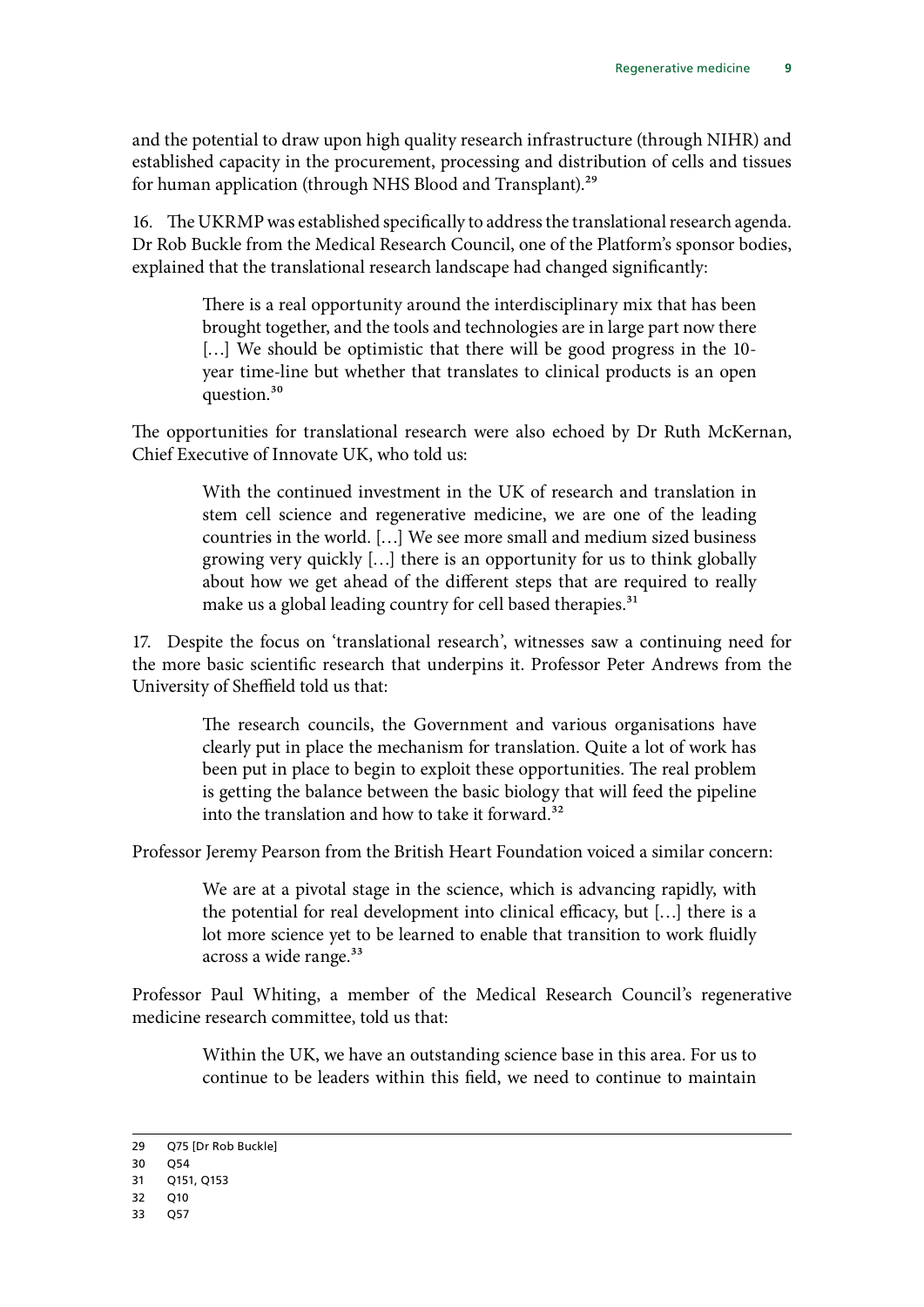<span id="page-13-0"></span>that investment in the basic science and translational science—otherwise, our ability to stay in the vanguard in terms of moving that into commercial products is going to severely wane.34

Professor Paul Riley from University of Oxford wanted more emphasis on "a multidisciplinary approach" which goes beyond the work of the UKRMP in linking together researchers in different fields:

> While there is obvious pressure […] to move down a translational pipeline in the context of both [research councils] and charities, [ … ] leaving behind the basic science cannot be allowed to happen. You need something to translate first and foremost. More importantly, you need to understand the mechanisms of what you are actually doing when you go down these therapeutic routes.35

18. **Regenerative medicine provides a unique approach to treating diseases and disorders by providing the body itself with the means to repair, replace, restore and regenerate damaged or diseased cells, tissues and organs. Its continual development depends crucially on a strong foundation of basic scientific research.** *The next Government should work with UK Research & Innovation to achieve a balance of investment in both basic scientific research and the translational research that it underpins, and to identify any research gaps in the light of the significant changes in the regenerative medicine sector over recent years.*

### **Commercialisation**

19. The commercialisation of regenerative medicine research depends on the regulatory framework and industry's capacity to scale-up the therapies involved.

#### *Regulation*

20. Regulation of regenerative medicine is complex, reflecting the nature of the technologies involved and their risks. Many regenerative medicine products are governed by the EU Tissues and Cells Directives which outline mandatory standards for using tissues and cells for human applications.<sup>36</sup> In the UK, the Human Fertilisation and Embryology Authority and the Human Tissue Authority are responsible for implementing these standards. Other regenerative medicine products are governed by the Community Code for Medicinal Products. Authorisation for clinical trials of regenerative medicines (and of all medicinal products) is governed by EU Directives 2001/20/EC and 2005/28/EC, which are implemented by the Medicines and Healthcare products Regulatory Authority Agency (MHRA). The regulatory framework is intended to ensure that medicinal products used in a clinical setting comply with 'Good Manufacturing Practice' (GMP). Lawyers, clinicians, ethicists and other scientists evaluate research proposals to ensure that the use of stem cells is appropriate. If researchers want to carry out new experiments with already-produced stem cell lines, a new proposal must be submitted for approval.

<sup>34</sup> Q101

<sup>35</sup> Q13

<sup>36</sup> [Safe human tissues and cells for transplantation—\(2004/23/EC, 2006/17/EC and 2006/86/EC\)](http://eur-lex.europa.eu/legal-content/EN/TXT/?uri=URISERV%3Ac11573), January 2016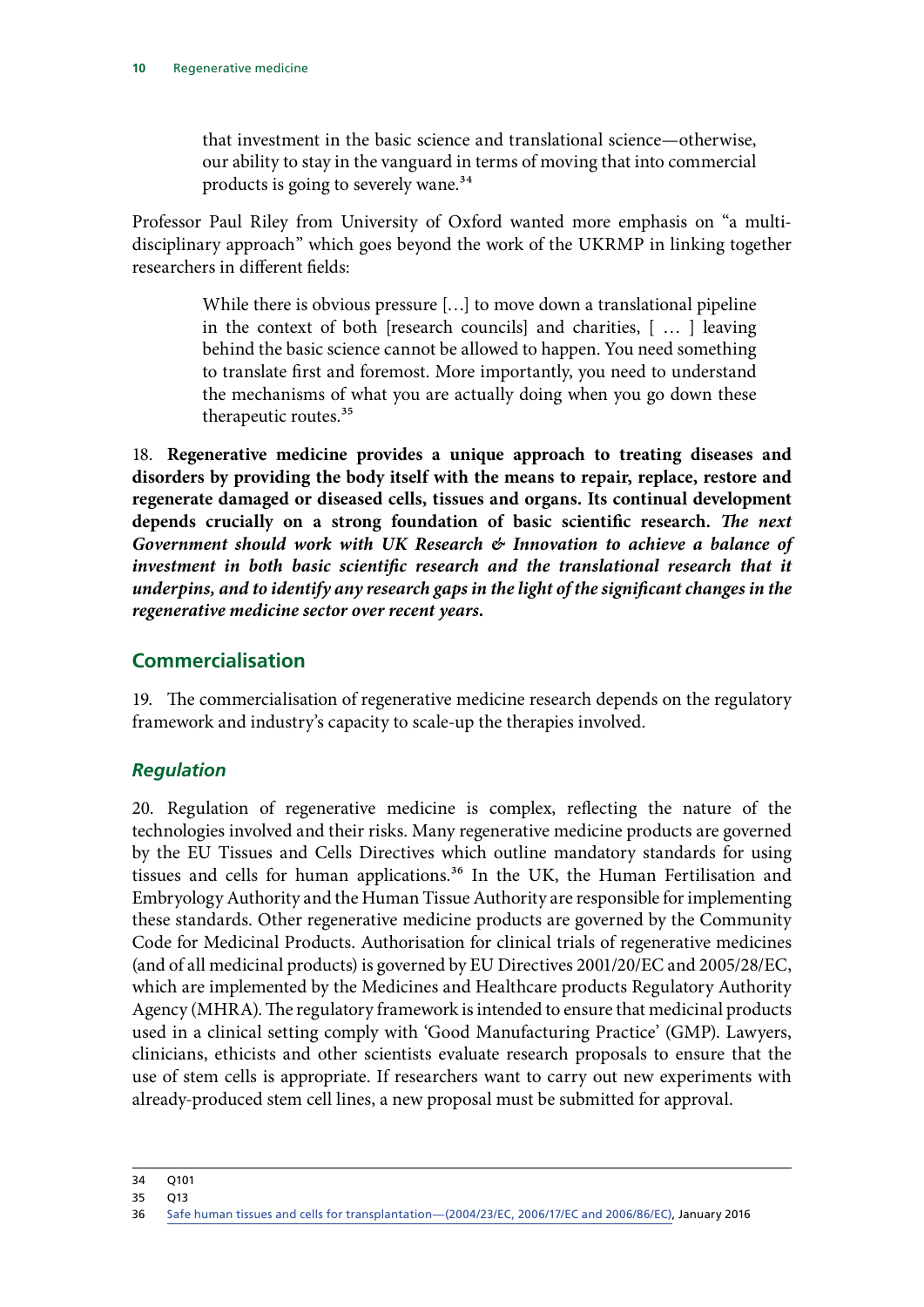21. Dr Ian Hudson, Chief Executive of the MHRA, explained that the Agency works with those developing products to ensure consistency, quality, safety and efficacy, so that products can be developed appropriately and be licensed.<sup>37</sup> The Regenerative Medicine Expert Group identified various aspects of the regulatory framework which required improvement. It called on the MHRA to consider a European classification scheme for regenerative medicine products, to make changes to the 'hospital exemptions' scheme which allows for the marketing of unlicensed medicinal products and to incorporate applications for clinical trials approval into the Health Research Authority's existing Integrated Research Application Systems.<sup>38</sup> The MHRA subsequently established a onestop shop advice service for regenerative medicine. The PHG Foundation (a health policy think tank) complained, nevertheless, that there was still "a lack of central coordination and oversight to streamline the regulatory process and share data, share 'lessons learned' from ongoing trials and a central vision driving forward the development of the most promising therapies".39

22. PHG Foundation told us that "the regulatory environment was not being consistently applied in the field of 'advanced therapy medicinal products' (ATMPs)".<sup>40</sup> These emerging technologies and therapies are based on genes ('gene therapy'), human cells ('cell therapy') and tissues ('tissue engineering') and are regulated by the EU.<sup>41</sup> The EU Directive requires ATMPs to obtain authorisation from the European Medicines Agency before they can be placed on the market.<sup>42</sup> Because ATMPs are complex therapeutic products that require specialist manufacture, storage and distribution, there were only 20 approved ATMPs worldwide as at 2016.<sup>43</sup>

23. Current EU regulations allow for exemptions where products can be made on a nonroutine basis without market authorisation. A 'hospital exemption' allows an ATMP to be manufactured for use by doctors in a hospital setting to meet the needs of particular patients. In the UK, there is also a so-called 'specials' exemption scheme which allows further flexibility. The regulatory landscape has changed in response to the development of new drugs. Through the MHRA's Early Access to Medicines Scheme, drugs are made available to patients before they have gained full licence approval.<sup>44</sup> Such adaptive licensing also allows drugs that have received initial approval for use by a defined group of patients to then go on to be used on larger populations.

24. Although the exemption system is a potentially life-saving process for some patients, some witnesses had concerns about possible inconsistency and the implementation of the exemptions. Genetic Alliance UK told us that the "impact of these schemes on patient access to advanced therapies [...] is unclear".<sup>45</sup> The Association of the British

<sup>37</sup> Q93

<sup>38</sup> Regenerative Medicine Expert Group, *[Building on our potential: a UK pathway for regenerative medicine](https://www.gov.uk/government/uploads/system/uploads/attachment_data/file/415919/build-on-potential.pdf)* (December 2014)

<sup>39</sup> PHG Foundation ([REG0017](http://data.parliament.uk/writtenevidence/committeeevidence.svc/evidencedocument/science-and-technology-committee/regenerative-medicine/written/33944.pdf))

<sup>40</sup> PHG Foundation ([REG0017](http://data.parliament.uk/writtenevidence/committeeevidence.svc/evidencedocument/science-and-technology-committee/regenerative-medicine/written/33944.pdf))

<sup>41</sup> The aim of ATMP regulation was to offer a consolidated regulatory framework for innovative medicines and it was designed to ensure the free movement of these medicines within the EU, to facilitate their access to the EU market, and to provide incentives to European pharmaceutical companies in the field, while guaranteeing the highest level of health protection for patients.

<sup>42</sup> [EU Directive 2001/83/EC](http://www.ema.europa.eu/docs/en_GB/document_library/Regulatory_and_procedural_guideline/2009/10/WC500004481.pdf) as amended by the ATMPs Regulation 1394/2007

<sup>43</sup> Department of Health ([REG0007\)](http://data.parliament.uk/writtenevidence/committeeevidence.svc/evidencedocument/science-and-technology-committee/regenerative-medicine/written/33870.pdf)

<sup>44</sup> Medicines and Healthcare products Regulatory Agency, ['Apply for the early access to medicines scheme \(EAMS\)',](https://www.gov.uk/guidance/apply-for-the-early-access-to-medicines-scheme-eams) accessed 24 April 2017

<sup>45</sup> Genetic Alliance UK ([REG0008](http://data.parliament.uk/writtenevidence/committeeevidence.svc/evidencedocument/science-and-technology-committee/regenerative-medicine/written/33879.pdf))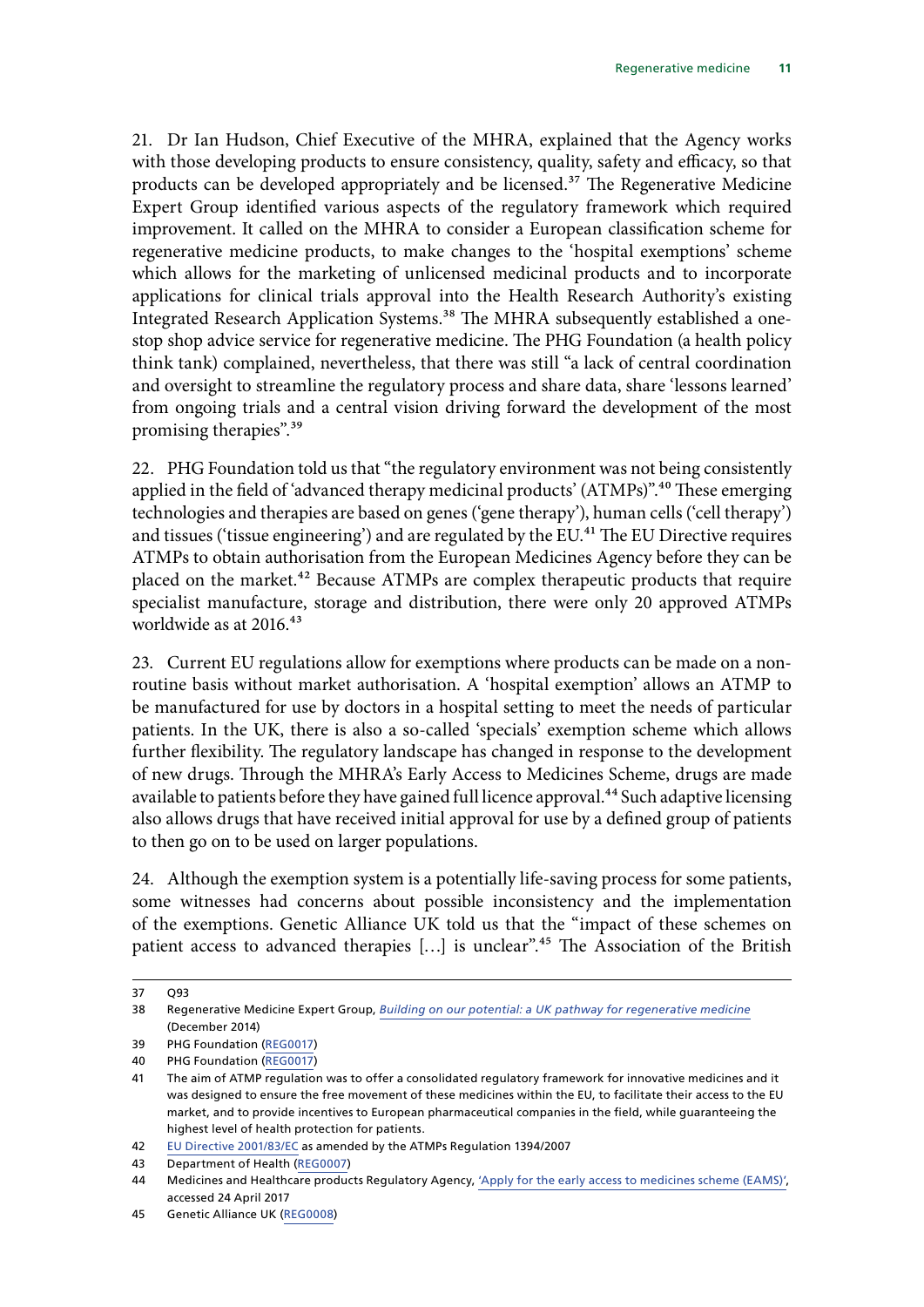<span id="page-15-0"></span>Pharmaceutical Industry (ABPI) also raised concerns about the hospital exemption, arguing that "there was no uniform interpretation of the term 'non-routine', leading to different implementation of the exemption by different Member States".<sup>46</sup>

25. **It is important that the regulatory environment for regenerative medicine remains flexible to accommodate new and diverse approaches while also maintaining robust review processes to ensure that the most promising, effective and safe therapies are made available to patients. The MHRA have taken forward the Regenerative Medicine Expert Group's recommendations on providing a central focal point for regulatory advice, but there is more to be done.**

26. *The next Government should review how regulatory 'hospital exemptions' are used for Advanced Therapy Medicinal Products across the UK, to assess how EU ATMP regulations might be adapted for the UK post-Brexit in order to reflect our own perspectives on the optimal balance between safety and accelerated access to cuttingedge technologies.*

#### *Opportunities for manufacturing*

27. There are also non-regulatory challenges for the manufacture and supply of regenerative medicine products, including the complexity of some manufacturing procedures and the difficulty in scaling-up processes. The Academy of Medical Sciences told us that:

> Further infrastructure needs to be prioritised to enable affordable access to appropriate manufacturing facilities at GMP standards, particularly for academia and SMEs. Currently these facilities are not available at sufficient scale in the UK, and researchers need the source material from the EU and US manufacturing centres, generating further cost and regulatory challenges.47

28. Ian McCubin of GlaxoSmithKline, and co-chair of the Advanced Therapy Manufacturing Taskforce, explained that:

> The nature of these products is that they are moving quickly and within one or two years, they will be much more common.[…] SMEs are growing, but they will hit a tipping point quite quickly where they have to make their mind up about whether they invest in manufacturing capability here or go somewhere else. We have to make sure that, when they reach that point, they do it here and the mechanisms are in place.<sup>48</sup>

University of Bristol told us that:

A major barrier to progress is the paucity of funding of GMP manufacture of novel therapies for use in Phase 1 clinical trials […] A further imminent national problem will be that of Phase 3 trials. These multi-centre trials […] are extremely expensive and far much beyond the scale of the MRC, NIHR or charities.49

<sup>46</sup> Association of the British Pharmaceutical Industry ([REG0020\)](http://data.parliament.uk/writtenevidence/committeeevidence.svc/evidencedocument/science-and-technology-committee/regenerative-medicine/written/33957.pdf)

<sup>47</sup> Academy of Medical Sciences [\(REG0014\)](http://data.parliament.uk/writtenevidence/committeeevidence.svc/evidencedocument/science-and-technology-committee/regenerative-medicine/written/33924.pdf)

<sup>48</sup> Qq158–159

<sup>49</sup> University of Bristol ([REG0002](http://data.parliament.uk/writtenevidence/committeeevidence.svc/evidencedocument/science-and-technology-committee/regenerative-medicine/written/33446.pdf))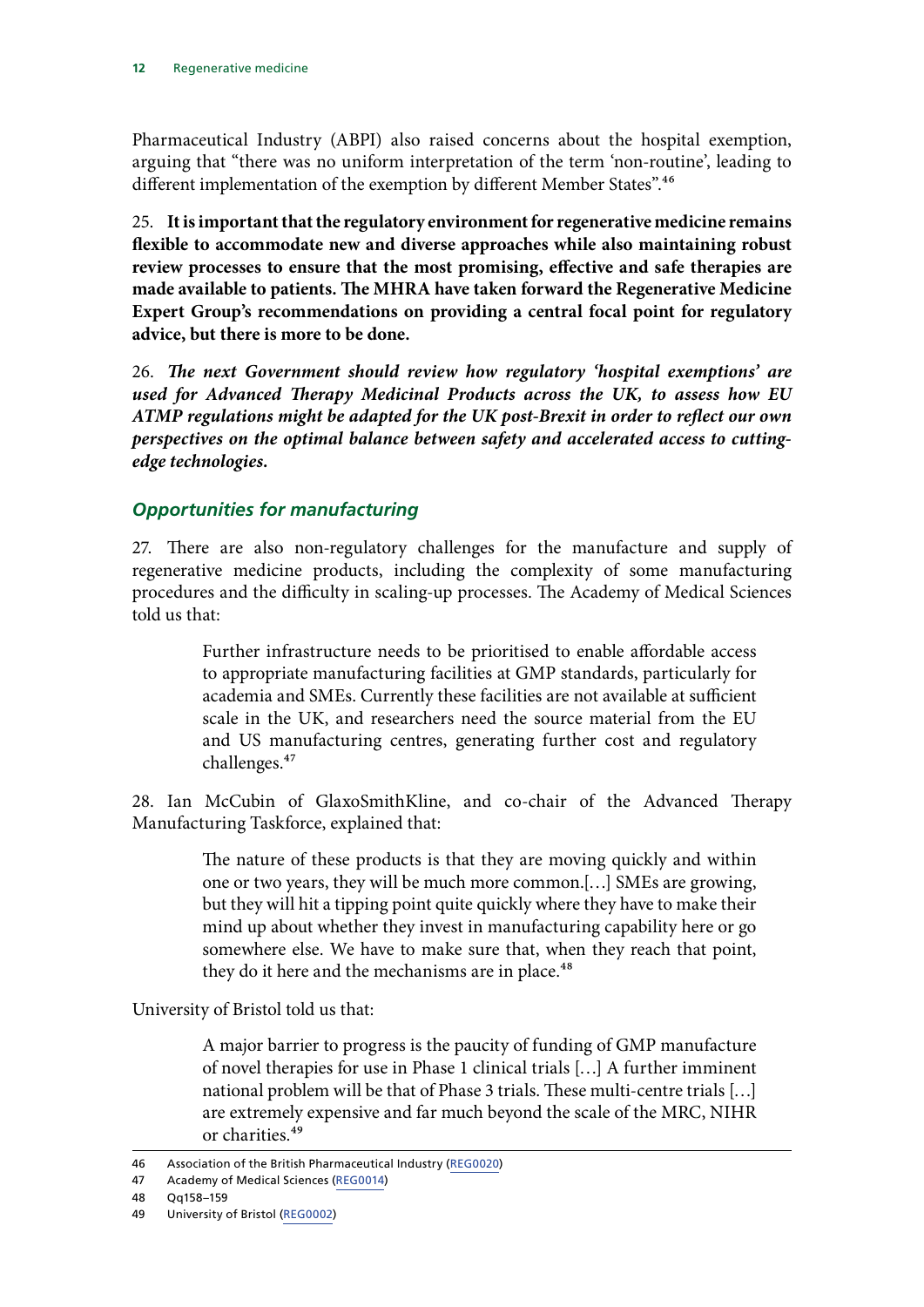29. To support the growth of regenerative medicine, Innovate UK established the Cell and Gene Therapy Catapult in 2012. In 2014, the Chancellor announced further funding to create a UK Cell Therapy Manufacturing Centre, scheduled to open in 2018. This will be managed by the Catapult.<sup>50</sup> Statistics published by the Cell and Gene Therapy Catapult show that investment in the cell and gene therapy industry in 2015 was over £400 million compared to  $£35$  million in 2012.<sup>51</sup> Witnesses welcomed the Catapult's work in helping to bridge the gap between translational research and the manufacturing of cellular and regenerative medicine therapies. Dr Rob Buckle from the Medical Research Council believed that "the Catapult's role is to commercialise. It is a company and therefore the demarcation between academic research and how it crosses over into the Catapult is reasonable. [...] It is a good pipeline and model".<sup>52</sup> Professor Jeremy Pearson of the British Heart Foundation believed that the Catapult was "in the right space to assist that transition as and when it occurs, but it has not quite got there yet. It is a valuable piece of the ecosystem".<sup>53</sup> While the Academy of Medical Sciences told us that the Catapult provided helpful guidance, they believed that "on occasion, the cost implications and limitations in capacity for the [Catapult] to provide guidance can mean that further advice needs to be sought elsewhere".<sup>54</sup> Professor Anthony Hollander of University of Liverpool expressed similar views:

> It is hugely valuable to us on the one hand as an expertise resource. On the other hand, I think that in future it will help us collectively to figure out how we scale up commercially and turn the discoveries into something that can reach larger numbers of people. I am not sure the model is perfect yet. The Catapult is still developing its own self vision, but we are getting there.<sup>55</sup>

30. The size of the advanced therapies market has been estimated at \$10 billion by 2025 for individual product classes such as Gene Modified Immune Therapies or Ex-vivo Gene Therapies, up to \$67 billion per annum by 2020 for the industry as a whole.<sup>56</sup> The key commercial challenge for companies seeking to tap that market is working out how Advanced Therapy Medicinal Products [ATMPs] will fit into European healthcare systems and how they will be paid for by healthcare funders or users.<sup>57</sup> Innovate UK told us:

> ATMPs promise to be highly disruptive to the current clinical treatment setting and systems. Establishing efficient and successful delivery and administration to patients may best be served through established specialist centres in the UK and may require the design and funding of new clinical centres to accommodate these new approaches.<sup>58</sup>

55 Q63

<sup>50</sup> Cell and Gene Therapy Catapult [\(REG0026\)](http://data.parliament.uk/writtenevidence/committeeevidence.svc/evidencedocument/science-and-technology-committee/regenerative-medicine/written/34007.pdf)

<sup>51</sup> Cell and Gene Therapy Catapult, *Thiostment in cell and gene therapy industry in the UK grows 10x since 2012 to* [£400m/per year'](https://ct.catapult.org.uk/news-media/regulatory-news/press-release-investment-cell-and-gene-therapy-industry-uk-grows-10x-2012), Press Release, 21 September 2016

 $52 \overline{O70}$ 53 Q63

<sup>54</sup> Academy of Medical Sciences [\(REG0014\)](http://data.parliament.uk/writtenevidence/committeeevidence.svc/evidencedocument/science-and-technology-committee/regenerative-medicine/written/33924.pdf)

<sup>56</sup> Department of Health ([REG0007\)](http://data.parliament.uk/writtenevidence/committeeevidence.svc/evidencedocument/science-and-technology-committee/regenerative-medicine/written/33870.pdf)

<sup>57</sup> BioIndustry Association [\(REG0022](http://data.parliament.uk/writtenevidence/committeeevidence.svc/evidencedocument/science-and-technology-committee/regenerative-medicine/written/33962.pdf))

<sup>58</sup> Innovate UK [\(REG0013](http://data.parliament.uk/writtenevidence/committeeevidence.svc/evidencedocument/science-and-technology-committee/regenerative-medicine/written/33920.pdf))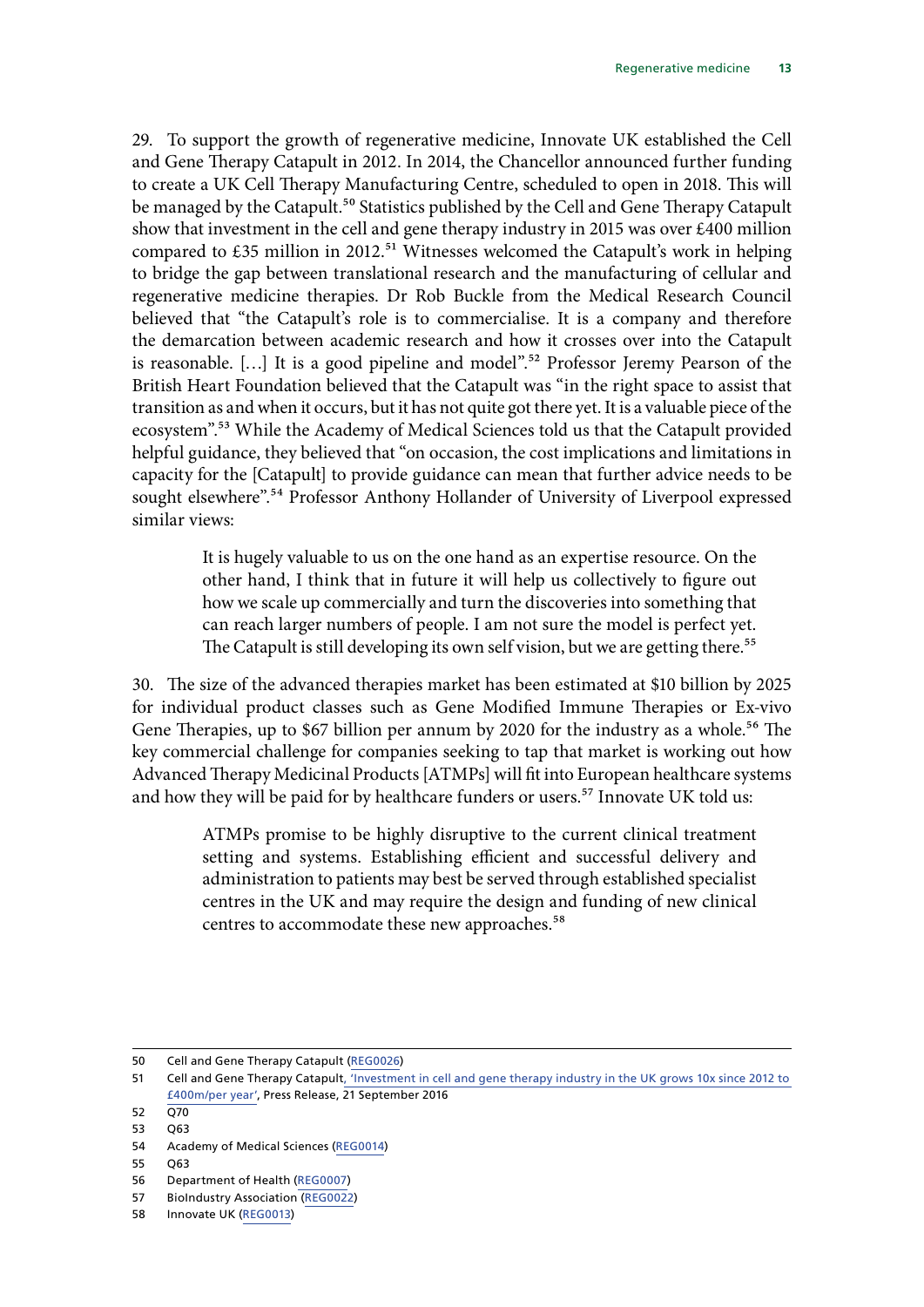31. In September 2016, the Advanced Therapy Manufacturing Taskforce published an Action Plan, which included:

- securing an internationally competitive fiscal landscape to attract investment;
- capturing investments through a proactive and targeted marketing approach and simplifying the process of engagement between investors and Government;
- capturing internationally mobile investment through capacity and capability growth in the UK;
- setting out an end-to-end talent management plan to secure the relevant skills for emerging manufacturing technologies;
- setting out a swift, predictable and viable route-to-market for these innovative products and giving industry confidence that the UK is a progressive global hub; and
- developing a long-term regulatory strategy and plan for the MHRA to lead in global standards.59

Jo Johnson MP, minister for Universities, Science, Research and Innovation, believed that the action plan will provide valuable input to the Industrial Strategy, stating in November 2016 that "life sciences, and within that advanced therapies, hold great potential for the UK to develop new sources of economic competitiveness".<sup>60</sup>

32. In April 2017, Business Secretary Greg Clark MP announced the Government's commitment of over £1 billion to the Industrial Strategy Challenge Fund, which we examined in our recent report on the industrial strategy.<sup>61</sup> That new commitment included £197 million over the next four years to develop first-of-a-kind technologies for the manufacture of medicines that will speed up access to new drugs and treatments.<sup>62</sup>

33. **The UK life sciences sector is a pioneer in the clinical development of new regenerative medicine therapies and well placed to create new high-tech high-value manufacturing businesses around these advanced therapies. Regenerative medicine researchers, however, need manufacturing support for 'translating' their work, and the Cell and Gene Therapy Catapult is working to bridge the gap between 'translational' research and commercialisation.** *The Catapult should nevertheless extend its support more widely, to make it available to both experienced and new innovators in the regenerative medicine sector.*

34. In order for regenerative medicine to attract commercial interest, companies must have the confidence that their investment will generate a return. Potential barriers to commercial investment remain, including uncertainty over the ability to patent cell-based products, and the need for expensive development of Good Manufacturing Practice (GMP)-

<sup>59</sup> Medicine Manufacturing Industry Partnership, *[Advanced Therapies Manufacturing Action Plan](http://www.abpi.org.uk/our-work/mmip/documents/advanced-therapies-manufacturing-taskforce-report.pdf)*, (November 2016)

<sup>60</sup> Association of British Pharmaceutical Industry, ['Action plan for UK to capture the next generation of medicines](http://www.abpi.org.uk/media-centre/newsreleases/2016/Pages/Action-Plan-for-UK-to-capture-the-next-generation-of-medicines-manufacturing-jobs.aspx)  [manufacturing jobs',](http://www.abpi.org.uk/media-centre/newsreleases/2016/Pages/Action-Plan-for-UK-to-capture-the-next-generation-of-medicines-manufacturing-jobs.aspx) Press Release, November 2016

<sup>61</sup> House of Commons Science and Technology Committee, Thirteenth Report of session 2016–17, *[Industrial](https://www.publications.parliament.uk/pa/cm201617/cmselect/cmsctech/991/991.pdf)  [Strategy: science and STEM skills](https://www.publications.parliament.uk/pa/cm201617/cmselect/cmsctech/991/991.pdf)*, HC 991

<sup>62</sup> Department for Business, Energy and Industrial Strategy, Business Secretary announces Industrial Strategy [Challenge Fund investments,](https://www.gov.uk/government/news/business-secretary-announces-industrial-strategy-challenge-fund-investments) Press Release, April 2017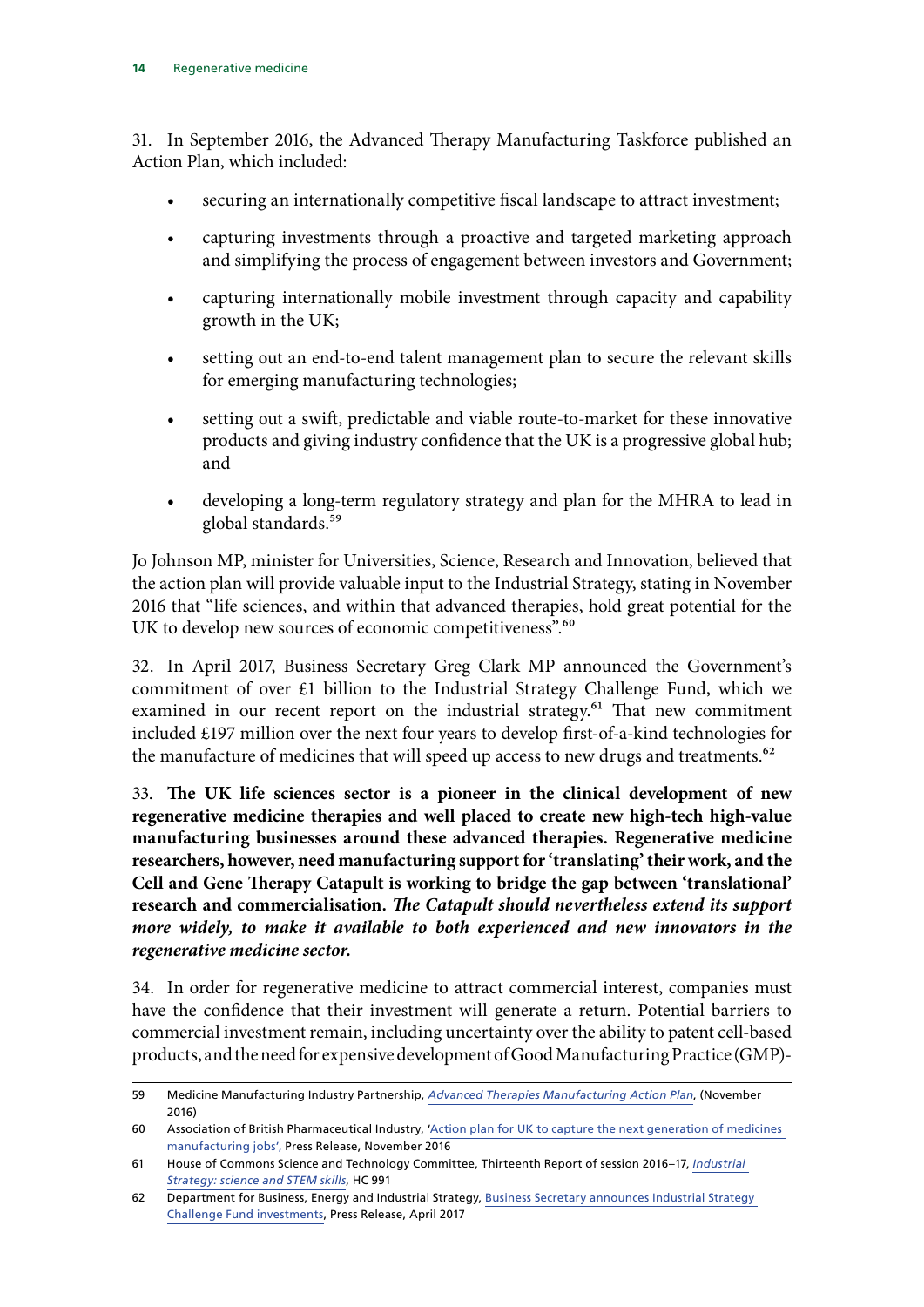quality products before testing on patients. The British Heart Foundation emphasised that these must be addressed if regenerative medicine is to have a wide-reaching impact for patients.<sup>63</sup> NHS market access and reimbursement arrangements are perhaps, however, the most critical factor for manufacturers being able to supply treatments which are both profitable for the supplier and affordable for the healthcare system.<sup>64</sup> Keith Thompson from the Cell and Gene Therapy Catapult explained that there are business-related barriers in understanding the influence of 'health economics':

> It is no good saying "my product is special, give me a special price". The price is only ever going to be the health benefit and therefore you have to be able to make that product within what the reimbursement price is.<sup>65</sup>

35. We discuss the barriers to the NHS adoption of regenerative medicine therapies in more detail in Chapter 3.

<sup>63</sup> British Heart Foundation ([REG0012\)](http://data.parliament.uk/writtenevidence/committeeevidence.svc/evidencedocument/science-and-technology-committee/regenerative-medicine/written/33911.pdf)

<sup>64</sup> BioIndustry Association [\(REG0022](http://data.parliament.uk/writtenevidence/committeeevidence.svc/evidencedocument/science-and-technology-committee/regenerative-medicine/written/33962.pdf))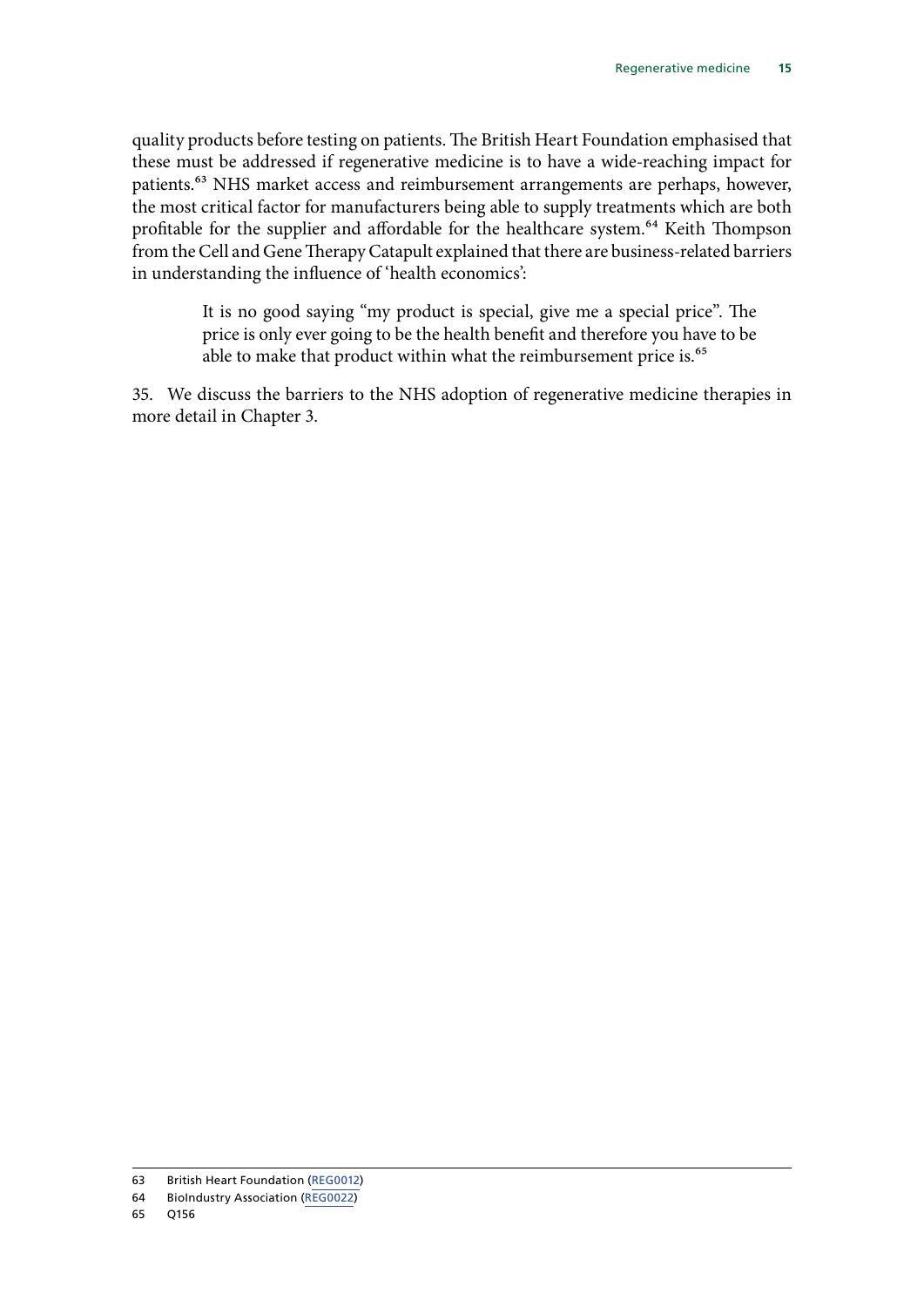# <span id="page-19-0"></span>**3** Adoption in the NHS

36. In this chapter, we look at the adoption of regenerative medicine in the NHS, examining the current infrastructure, the role of the National Institute for Health and Care Excellence and NHS England in taking regenerative medicine forward. We also examine the opportunities for regenerative medicine following the Accelerated Access Review and the Government's Industrial Strategy.

### **NHS infrastructure**

37. According to REGenerableMED (an ESRC-funded regenerative medicine project) the wider adoption of regenerative medicine therapies will require major, long-term infrastructure commitment alongside a responsive clinical demand-dependent product supply.<sup>66</sup> At present, adoption by the NHS has been most rapid for clinician-led surgical procedures whose development may require only minor adjustments to existing clinical practices, such as limbal stem cell transplantation<sup>67</sup> to restore corneal function. A key determinant has been how well the administration of particular cell therapies aligns with existing clinical treatment pathways.

38. The Scottish National Blood Transfusion Service voiced similar concerns: "No matter how good the science and manufacturing, if these products do not complement current clinical practice and harness existing infrastructure, implementation will be tortuous".68 REGenerableMed explained that the emergence of potential complex advanced therapies and products (including medical devices and diagnostics) which do not have a clear regulatory and commercial route to their clinical use, highlights a need for regulation that can evolve in tandem with emerging scientific knowledge and new technologies.<sup>69</sup> Professor Paul Whiting from the Medical Research Council's Regenerative Medicine Research Committee explained the particular benefits of the NHS facilitating such an approach:

> The UK is uniquely positioned to do long-term follow up, because of the NHS, where everybody has their identifier and people can get tracked through the system and monitored for a long time. That is not necessarily true, or largely not true, in many other places. That is an opportunity for us. […] The earlier you are getting the NHS familiar with these types of treatments, how they are dealt with, how they are processed at pharmacy and how they are then delivered to patients, the better, because that is what the NHS is going to have to square up to as these treatments get closer to market anyway, and the earlier we can promote that innovation in the NHS at a clinical trial level, the easier it is going to be further down the line when these treatments start to get approved […] and adopted in the NHS for patient benefit. The NHS is a resource that we have that is not replicated anywhere else in the world, so why don't we use it for that purpose?<sup>70</sup>

<sup>66</sup> REGenerableMED [\(REG0004\)](http://data.parliament.uk/writtenevidence/committeeevidence.svc/evidencedocument/science-and-technology-committee/regenerative-medicine/written/33760.pdf)

<sup>67</sup> Limbal stem cell transplantation involves the grafting of stem cells that have been taken from donor eyes and grown in tissue culture, with the aim of improving vision and other symptoms such as eye irritation and dryness.

<sup>68</sup> Scottish National Blood Transfusion Service [\(REG0015\)](http://data.parliament.uk/writtenevidence/committeeevidence.svc/evidencedocument/science-and-technology-committee/regenerative-medicine/written/33939.pdf)

<sup>69</sup> REGenerableMED [\(REG0004\)](http://data.parliament.uk/writtenevidence/committeeevidence.svc/evidencedocument/science-and-technology-committee/regenerative-medicine/written/33760.pdf)

<sup>70</sup> Q114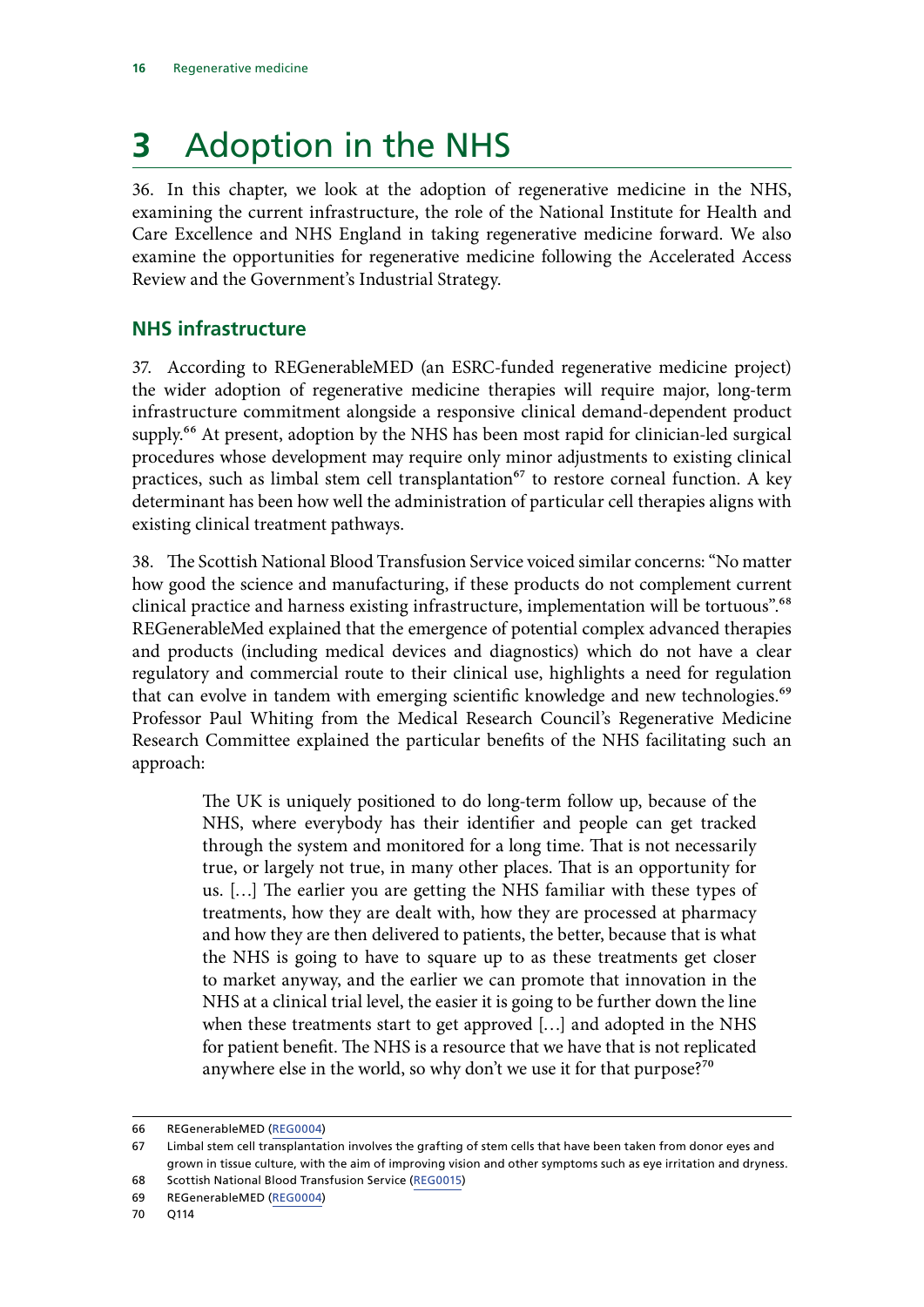39. The expansion of regenerative medicine as a scientific discipline—with its core principles of rejuvenation, regeneration and replacement ('the 3Rs')—is helping to drive a shift in healthcare from symptomatic to curative treatments. This is seen in an increase in clinical trials of regenerative medicine therapies.<sup>71</sup> Our witnesses, nevertheless, described difficulties they have experienced in doing clinical research within the NHS. There were concerns about the current infrastructure and capacity of the NHS that does not lend itself to doing regenerative medicine clinical trials research. Parkinson's UK told us that:

> The research culture in the NHS needs to improve to embrace research. Capacity needs to be increased across the NHS to allow health professionals time to carry out research and develop their skills […] Many clinicians' workloads do not allow them to have capacity to carry out research.<sup>72</sup>

40. The University of Bristol believed that "the system is not clear to the majority of researchers in regenerative medicine". It wanted "a formal national regenerative medicine network" to be created, comprising researchers, industry, NHS and regulatory bodies, "to enhance synergy, sharing and cross-fertilisation across an area of science that is highly interdisciplinary".73

41. The Academy of Medical Sciences also expressed concerns about the preparedness of the current healthcare system to adopt regenerative medicine therapies:

> We need to consider the preparedness of the UK healthcare system, in terms of technical and clinical capacity as well as capability for the complexity of such therapies (including when running clinical trials) taking into account the cost implications. The technologies required for regenerative medicine are not current available through NHS laboratories and there will be significant training needs for all healthcare staff […] To maximise costeffectiveness and appropriately manage demand in the shorter term, there may be a case for accreditation of centres that wish to deliver regenerative medicine therapies, so that the appropriate infrastructure is in place.<sup>74</sup>

42. REGenerableMED highlighted that although NHS England has policy responsibility for healthcare 'innovation', regenerative medicine has not been explicitly mentioned in any its recent strategies such as the NHS Five Year Forward View or 'sustainability and transformation plans'75 Adoption of regenerative medicine varies by individual NHS Trusts.76 Nevertheless, one of our NHS England witnesses reassured us that:

> Regenerative medicine links very much to our strategy […].That has been developed, and now we are going into implementation. We feel it meets our approach to the health and wellbeing gap and the link to the Five Year Forward View around precision and personalisation. For that […] we need clear clinically-led decision making about making the right products available and put into practice for our patients; that we work with industry in general to ensure we can get the best innovative pricing around; […] that

<sup>71</sup> Caplan A.I, Mason C., Reeve B, "[The 3Rs of Cell Therapy](http://onlinelibrary.wiley.com/doi/10.5966/sctm.2016-0180/pdf)", Stem Cells Translational Medicine, vol 6 issue 1 (2016)

<sup>72</sup> Parkinson's UK ([REG0005](http://data.parliament.uk/writtenevidence/committeeevidence.svc/evidencedocument/science-and-technology-committee/regenerative-medicine/written/33770.pdf))

<sup>73</sup> University of Bristol ([REG0002](http://data.parliament.uk/writtenevidence/committeeevidence.svc/evidencedocument/science-and-technology-committee/regenerative-medicine/written/33446.pdf))-

<sup>74</sup> Academy of Medical Sciences [\(REG0014\)](http://data.parliament.uk/writtenevidence/committeeevidence.svc/evidencedocument/science-and-technology-committee/regenerative-medicine/written/33924.pdf)

<sup>75</sup> REGenerableMED [\(REG0004\)](http://data.parliament.uk/writtenevidence/committeeevidence.svc/evidencedocument/science-and-technology-committee/regenerative-medicine/written/33760.pdf)

<sup>76</sup> REGenerableMED [\(REG0004\)](http://data.parliament.uk/writtenevidence/committeeevidence.svc/evidencedocument/science-and-technology-committee/regenerative-medicine/written/33760.pdf)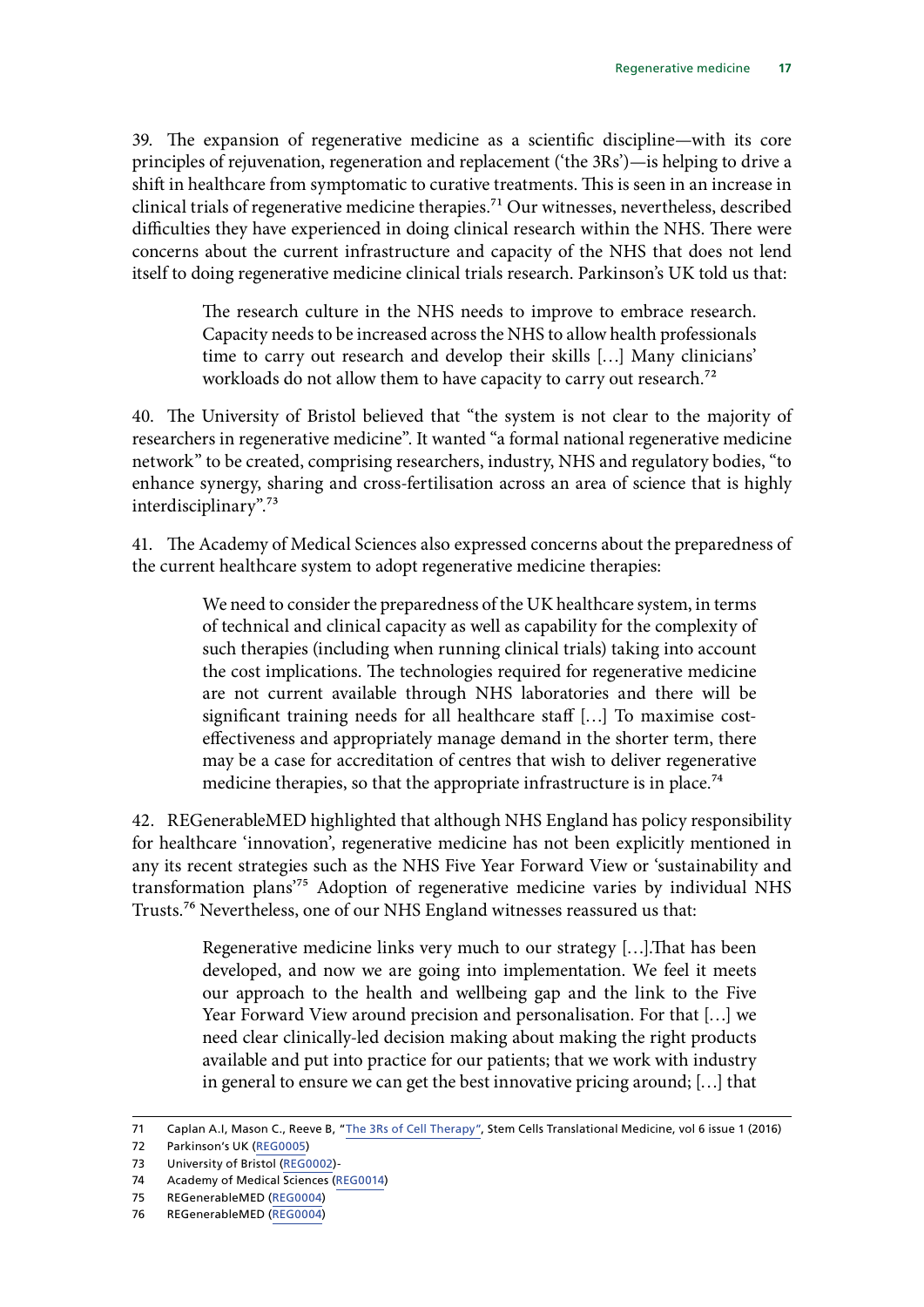<span id="page-21-0"></span>we make sure that, where they are commissioned, we get the uniformity of access across England that we would expect our patients to want; and importantly that we continue to collate the data we need to make sure that the treatments are delivering in the way they are expected to.<sup>77</sup>

43. Dr Sven Kili, head of Gene Therapy development from GlaxoSmithKline, voiced concerns regarding the NHS's capacity to take forward regenerative medicine:

> Very often, you approach an NHS hospital, they are under staffed. The nursing staff who are working to support are so busy just taking care of patients that they do not often have the time to look after a study […] We need a mechanism to make them better to be able to do clinical trial work.78

Professor Paul Whiting from the Medical Research Council's Regenerative Medicine Research Committee similarly told us that:

> It is not easy to interact with the NHS very often. It is not obvious where the portal is, the entry point, for some things you want to do, and people are enormously conscious of the perceived or otherwise 'stress' that the NHS is under. That is, if we are not careful, going to build a reluctance to interact with the NHS.<sup>79</sup>

44. In July 2016, NHS England announced the results of its "clinical prioritisation process", and confirmed that funding would not be allocated for the routine commissioning of stem cell transplants.<sup>80</sup> While providing second stem cell transplants was recognised by NHS England as being clinically effective, the treatment was considered unaffordable relative to other treatments. According to the Anthony Nolan, "this decision represents a backwards step for the health service as second stem cell transplants were routinely available to patients prior to 2013".<sup>81</sup>

#### *NICE Heath Technology Appraisals and NHS Specialised Commissioning*

45. Regenerative medicine presents particular difficulties for the National Institute for Health and Care Excellence's (NICE's) technology appraisal process because while such therapies potentially confer substantial health gains, they can also be expensive on a perpatient basis and be supported by a weak evidence base. In response to recommendations set out by the Regenerative Medicine Expert Group, NICE published in March 2016 the findings of an independent appraisal of regenerative medicines and cell therapies.<sup>82</sup> It included a 'mock' appraisal of a hypothetical product<sup>83</sup> based on new, unlicensed cell therapies for treating a type of leukaemia in children.<sup>84</sup> Their report concluded that

81 Anthony Nolan Trust ([REG0031\)](http://data.parliament.uk/writtenevidence/committeeevidence.svc/evidencedocument/science-and-technology-committee/regenerative-medicine/written/43980.pdf)

<sup>77</sup> Q192 [Dr Jonathan Fielden] (see also NHS England, [Board Paper - Strategic Framework for Specialised Services](https://www.england.nhs.uk/wp-content/uploads/2016/05/item5-26-05-16.pdf), May 2016)

<sup>78</sup> Q103

<sup>79</sup> Q117

<sup>80</sup> NHS England, '[NHS England announces provisional investment decisions for specialised services](https://www.england.nhs.uk/2016/07/spec-services-investment/)', press release, July 2016

<sup>82</sup> CRD/CHE University of York, *[Exploring the assessment and appraisal of regenerative medicine and cell therapy](https://www.nice.org.uk/Media/Default/About/what-we-do/Science%20policy%20and%20research/final-york-report-march-16.pdf)  [products](https://www.nice.org.uk/Media/Default/About/what-we-do/Science%20policy%20and%20research/final-york-report-march-16.pdf)* (March 2016)

<sup>83</sup> Chimeric Antigen Receptor (CAR) T-cell therapy

<sup>84</sup> CRD/CHE University of York, *[Exploring the assessment and appraisal of regenerative medicine and cell therapy](https://www.nice.org.uk/Media/Default/About/what-we-do/Science%20policy%20and%20research/final-york-report-march-16.pdf)  [products](https://www.nice.org.uk/Media/Default/About/what-we-do/Science%20policy%20and%20research/final-york-report-march-16.pdf)* (March 2016)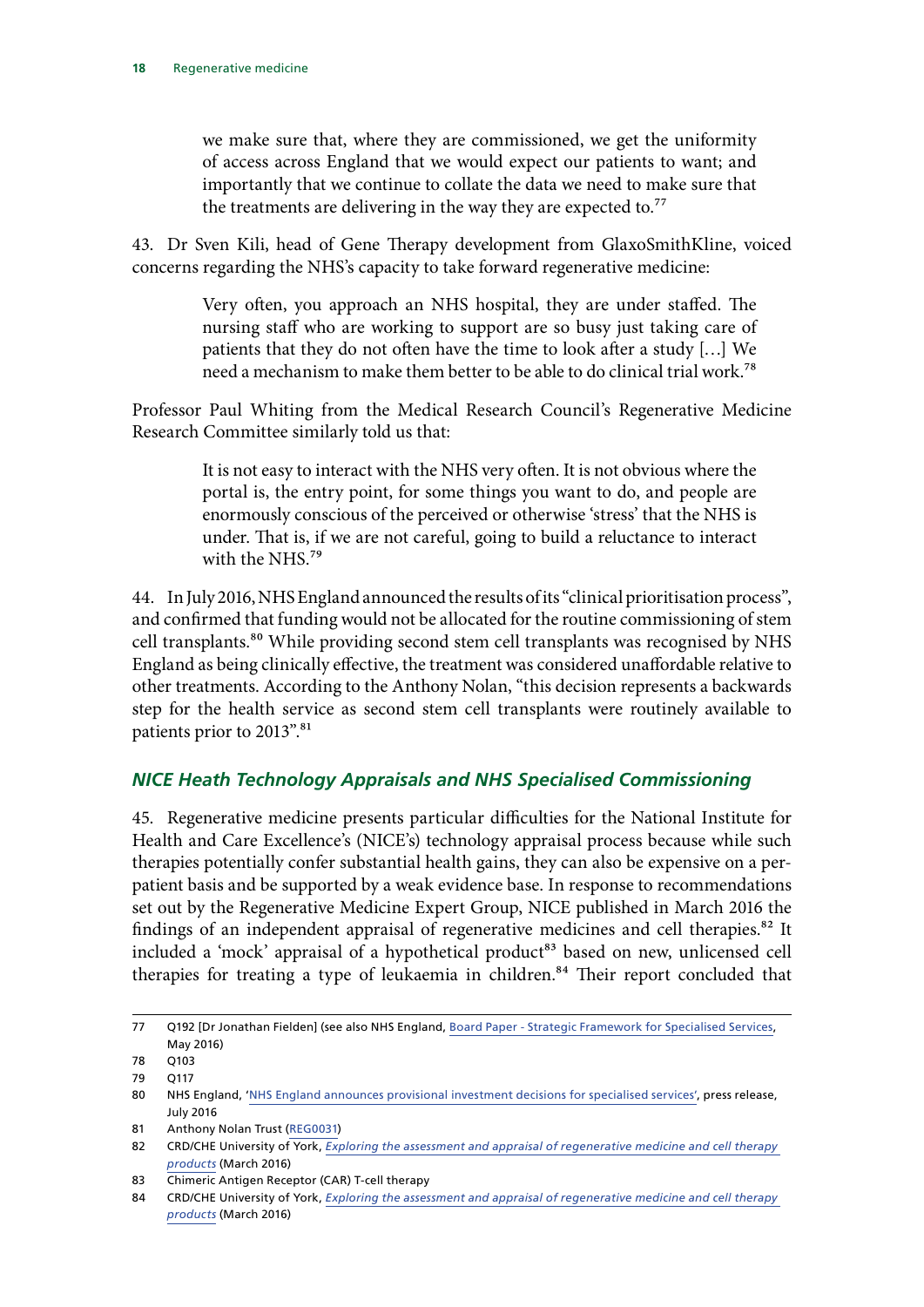<span id="page-22-0"></span>NICE's health technology appraisal methods could be applied to regenerative medicine and cell therapies,<sup>85</sup> but Advanced Therapy Medicinal Products (ATMP) developers still had some concerns:

- Some cell and gene therapies will not meet NICE's criteria for appraisal because of NICE's cost threshold or the challenges of managing 'immature data';
- Some cell and gene therapies will be for rare conditions with patient populations that are very small, in which case they will not be assessed by NICE. In these cases, therapies would have to be considered under specialised commissioning routes rather than through NHS commissioning, and their adoption will be determined at local rather than national NHS levels; and
- There is a perception that NICE's data requirements to tackle the uncertainty around novel cell and gene therapies may be disproportionately burdensome compared to traditional small-molecule or biological medicines.<sup>86</sup>

46. Subsequently, NICE and NHS England consulted on proposals in January 2017 to change the arrangements for evaluating drugs and other health technologies through NICE's 'technology appraisal' and 'highly specialised technologies' programmes.<sup>87</sup> The proposals include introducing a 'budget impact threshold' of £20 million, linking NICE and NHS England processes for evaluating highly specialised technologies and the introduction of a new 'fast track' appraisal. Michael Hunt of ReNuron told us that "companies like us spend a lot of time thinking or worrying about the ability of payers to pay for these treatments: how are they going to be paid for, are the existing mechanisms appropriate, in terms of NICE evaluation, health technology appraisals and so on".<sup>88</sup>

#### *Payment and reimbursement*

47. In the England and Wales NHS, new healthcare therapies may be paid for (or 'reimbursed') in accordance with decisions at a local level via individual NHS Foundation Trusts and regional Clinical Commissioning Groups, or at a national level through a NICE Technology Appraisal.<sup>89</sup> In addition, NHS England is able to commission 'specialised services'.

48. Securing reimbursement in these ways was identified by our witnesses as a major challenge. Michael Hunt from ReNuron told us that manufacturers of regenerative medicine therapies have struggled to obtain reimbursement consistently across EU countries.<sup>90</sup> There remains substantial inconsistency in the uptake of the Health Technology Assessment (HTA) across the EU, despite proposals to improve coordination.<sup>91</sup> Questions raised about the suitability of existing HTA methodologies led NICE to undertake a review of the technology appraisal of a regenerative medicine therapy on the NHS. REGenerableMED saw a need to extend this analysis to a wider range of regenerative medicine therapies.

<sup>85</sup> Ibid

<sup>86</sup> BioIndustry Association [\(REG0022](http://data.parliament.uk/writtenevidence/committeeevidence.svc/evidencedocument/science-and-technology-committee/regenerative-medicine/written/33962.pdf))

<sup>87</sup> NICE and NHS England, '[Consultation on changes to technology appraisals and highly specialised technologies'](https://www.nice.org.uk/about/what-we-do/our-programmes/nice-guidance/nice-technology-appraisal-guidance/consultation-on-changes-to-technology-appraisals-and-highly-specialised-technologies), March 2017

<sup>88</sup> Q142

<sup>89</sup> Health and Social Care Information Centre, *[NICE Technology Appraisals in the NHS in England Innovation](http://content.digital.nhs.uk/media/21126/NICE-Technology-Appraisals-in-the-NHS-in-England-Innovation-Scorecard-to-September-2015/pdf/nice-tech-apps-eng-apr16-inno-scor-rep.pdf)  [Scorecard\) to September 2015](http://content.digital.nhs.uk/media/21126/NICE-Technology-Appraisals-in-the-NHS-in-England-Innovation-Scorecard-to-September-2015/pdf/nice-tech-apps-eng-apr16-inno-scor-rep.pdf)* (May 2016)

<sup>90</sup> Q96

<sup>91</sup> REGenerableMED, *[Regenerative Medicine in the UK: Reimbursement](https://issuu.com/eurostemcell/docs/rm_policy_briefing_reimbursement_ap) policy briefing* (April 2016)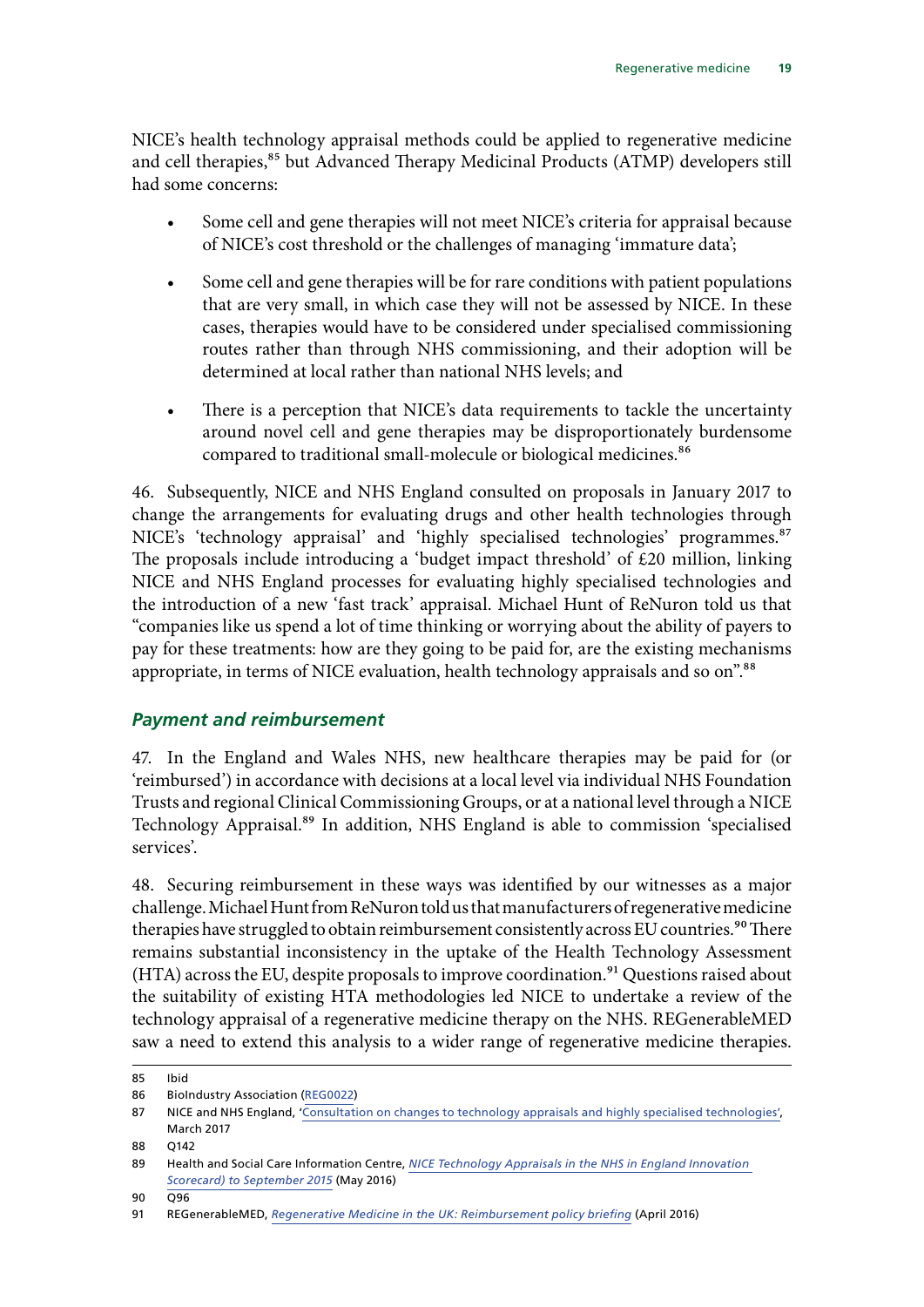It recommended that priority should be given to gathering information on Clinical Commissioning Groups' position on regenerative medicine in service contracts and for further support to be given for coordination between the MHRA, NICE's Office for Market Access and NHS England.<sup>92</sup>

49. Michael Hunt from ReNuron told us that:

The biggest challenge that now remains, beyond garnering clinical data for proof-of-concept in man is getting these treatments adopted in the UK through the NHS in routine practice and, of course, paid for—'reimbursed'. How are we going to pay for treatments, especially where there is the potential for very significant long-term healthcare savings, quite apart from patient benefits in the long term that may come at a considerable up-front cost compared with more conventional treatments? That is the difficult equation that the field now needs to tackle and solve.<sup>93</sup>

50. Keith Thompson, Chief Executive from the Cell and Gene Therapy Catapult, emphasised that:

> The next step in the deconstruction of all the barriers is to get more rapid access to the NHS and to join up the reimbursement challenge. Compared with Japan as a for instance, Japan's regulatory regime changed, it's fairly complex, but they gave earlier conditional licensing plus reimbursement. They get early access to patients and they get paid for it. Although global pharmaceutical firms probably take a more global view, certainly SMEs are very attracted to that and it is SMEs that come in, do the early work and put their roots down into complex supply chains that simply cannot be uprooted and moved elsewhere.<sup>94</sup>

51. **Having a universal NHS for all patients provides a receptive environment for the development and adoption of innovative and scientific advances in regenerative medicine.** *The next Government should nevertheless work with NHS England and Clinical Commissioning Groups to create the appropriate financial incentives to stimulate regenerative medicine research and innovation within the NHS, which will encourage more clinicians to become more involved in research. The next Government should also support work by NHS England and NICE to deliver a 'fast track' appraisal system for emerging regenerative medicine therapies.*

52. *The next Government should also work with the biotech sector and with NHS England and NICE to agree new reimbursement payment models which take greater account of the value of regenerative medicine therapies that offer cures, reduce healthcare costs and make treatments available earlier to patients.*

<sup>92</sup> REGenerableMED [\(REG0004\)](http://data.parliament.uk/writtenevidence/committeeevidence.svc/evidencedocument/science-and-technology-committee/regenerative-medicine/written/33760.pdf)

<sup>93</sup> Q96

<sup>94</sup> Q154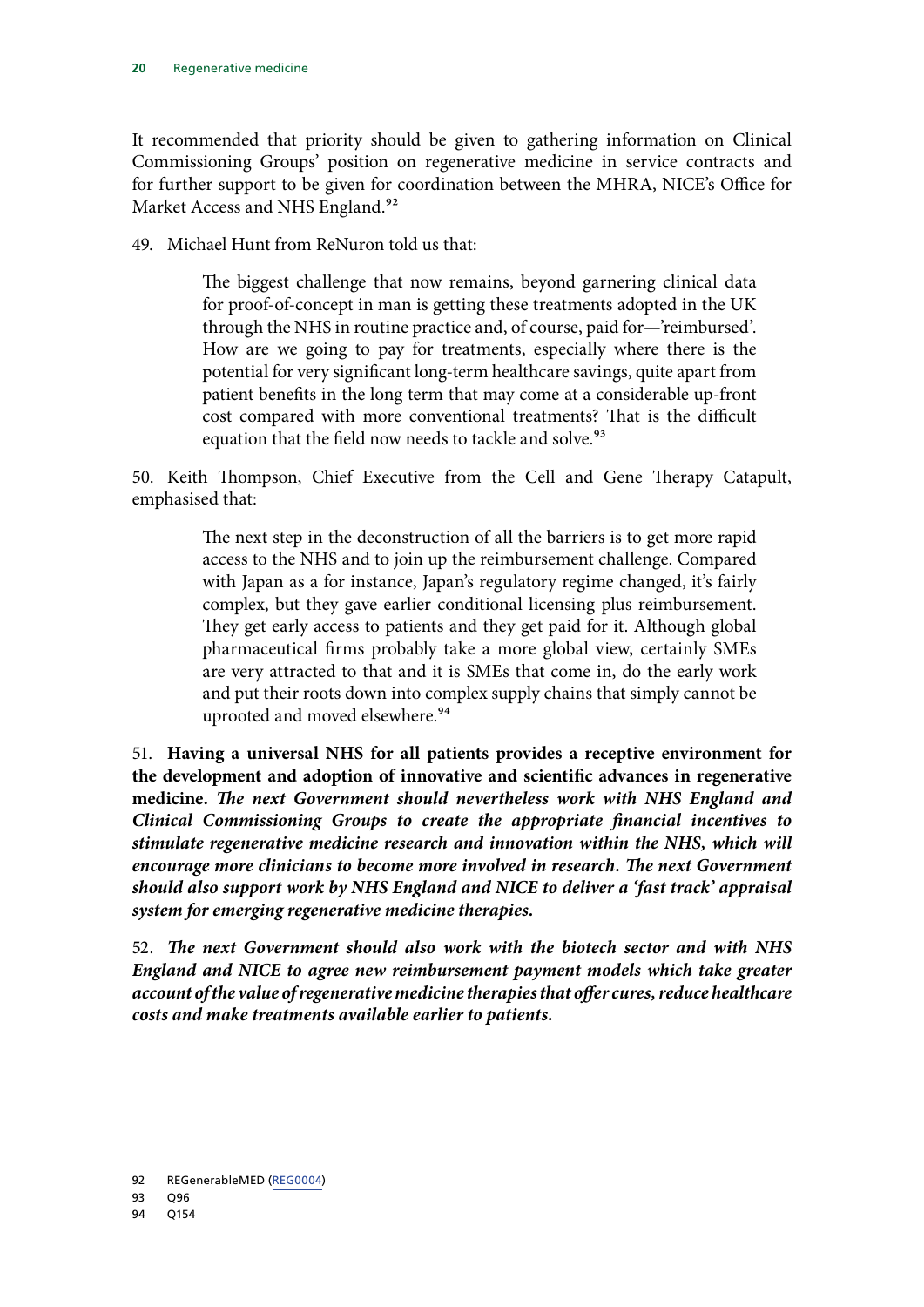### <span id="page-24-0"></span>**A strategy for regenerative medicine**

53. The Accelerated Access Review was commissioned by the Department of Health and the former Department for Business Innovation and Skills in November 2014.<sup>95</sup> It made recommendations in October 2016 to make it easier for NHS patients to access innovative medicines, medical technologies, diagnostics and digital products, to improve patient outcomes.96 The review recommended the creation of a new 'accelerated access partnership' to speed up and simplify the process for getting the most promising new treatments and diagnostics safely from pre-clinical development to patients.<sup>97</sup> The review concluded that accessing innovation in the NHS had become increasingly challenging. Through the proposed new partnership of NHS England, NHS Improvement, NICE and the MHRA, innovators would be able to access joined- up help for clinical development, regulation and assessment of cost-effectiveness.<sup>98</sup>

54. Innovate UK hoped that the review would make further recommendations that would speed up the adoption of ATMPs (paragraph 30) so that patients will benefit from these treatments earlier.<sup>99</sup> We are still awaiting the Government's response to the recommendations set out in the Accelerated Access Review.

55. There is no explicit mention of regenerative medicine in NHS England's recently updated *Five Year Forward View*,<sup>100</sup> although there was a focus on innovation and the likely opportunities in the life sciences in the Government's Industrial Strategy.<sup>101</sup> NHS England published its Personalised Medicine strategy in September 2016, in which personalised medicine was defined as "a move away from 'one size fits all' approach to the treatment and care of patients with a particular condition, to one which uses new approaches to better manage patients' health and targets therapies to achieve the best outcomes in the management of patients' disease or predisposition to disease".<sup>102</sup> This strategy had a strong focus on informatics and genomics, but there was no mention of regenerative medicine. Dr James Palmer told us that regenerative medicine was "so interlinked [with personalised medicine] that it is right that the NHS has focused on the genomics side first, because the regenerative medicine side is still a way away from those big transformative curative treatments; they are not coming through thick and fast".<sup>103</sup>

56. **The Regenerative Medicine Expert Group provided recommendations to Government to develop an NHS regenerative medicine strategy to deliver innovative treatments. While the Government has responded and made progress through investment in further research and in setting up the Cell and Gene Therapy Catapult, there is still more work to be done. A strategy is needed that covers the entire value** 

<sup>95</sup> Independent review with support from the Wellcome Trust, *[Accelerated Access Review: Final Report, Review of](https://www.gov.uk/government/uploads/system/uploads/attachment_data/file/565072/AAR_final.pdf)  [innovative medicines and medical technologies](https://www.gov.uk/government/uploads/system/uploads/attachment_data/file/565072/AAR_final.pdf)*, October 2016

<sup>96</sup> Ibid

<sup>97</sup> Independent review with support from the Wellcome Trust, *[Accelerated Access Review: Final Report, Review of](https://www.gov.uk/government/uploads/system/uploads/attachment_data/file/565072/AAR_final.pdf)  [innovative medicines and medical technologies](https://www.gov.uk/government/uploads/system/uploads/attachment_data/file/565072/AAR_final.pdf)*, October 2016

<sup>98</sup> Ibid

<sup>99</sup> Innovate UK [\(REG0013](http://data.parliament.uk/writtenevidence/committeeevidence.svc/evidencedocument/science-and-technology-committee/regenerative-medicine/written/33920.pdf))

<sup>100</sup> NHS England, *[Five Year Forward View](https://www.england.nhs.uk/wp-content/uploads/2017/03/NEXT-STEPS-ON-THE-NHS-FIVE-YEAR-FORWARD-VIEW.pdf)* (March 2017)

<sup>101</sup> Department for Business, Energy & Industrial Strategy, *[Building our Industrial Strategy—Green Paper](https://beisgovuk.citizenspace.com/strategy/industrial-strategy/supporting_documents/buildingourindustrialstrategygreenpaper.pdf)* (January 2017)

<sup>102</sup> NHS England, *[Improving outcomes through personalised medicine](https://www.england.nhs.uk/wp-content/uploads/2016/09/improving-outcomes-personalised-medicine.pdf)* (September 2016)

<sup>103</sup> Q221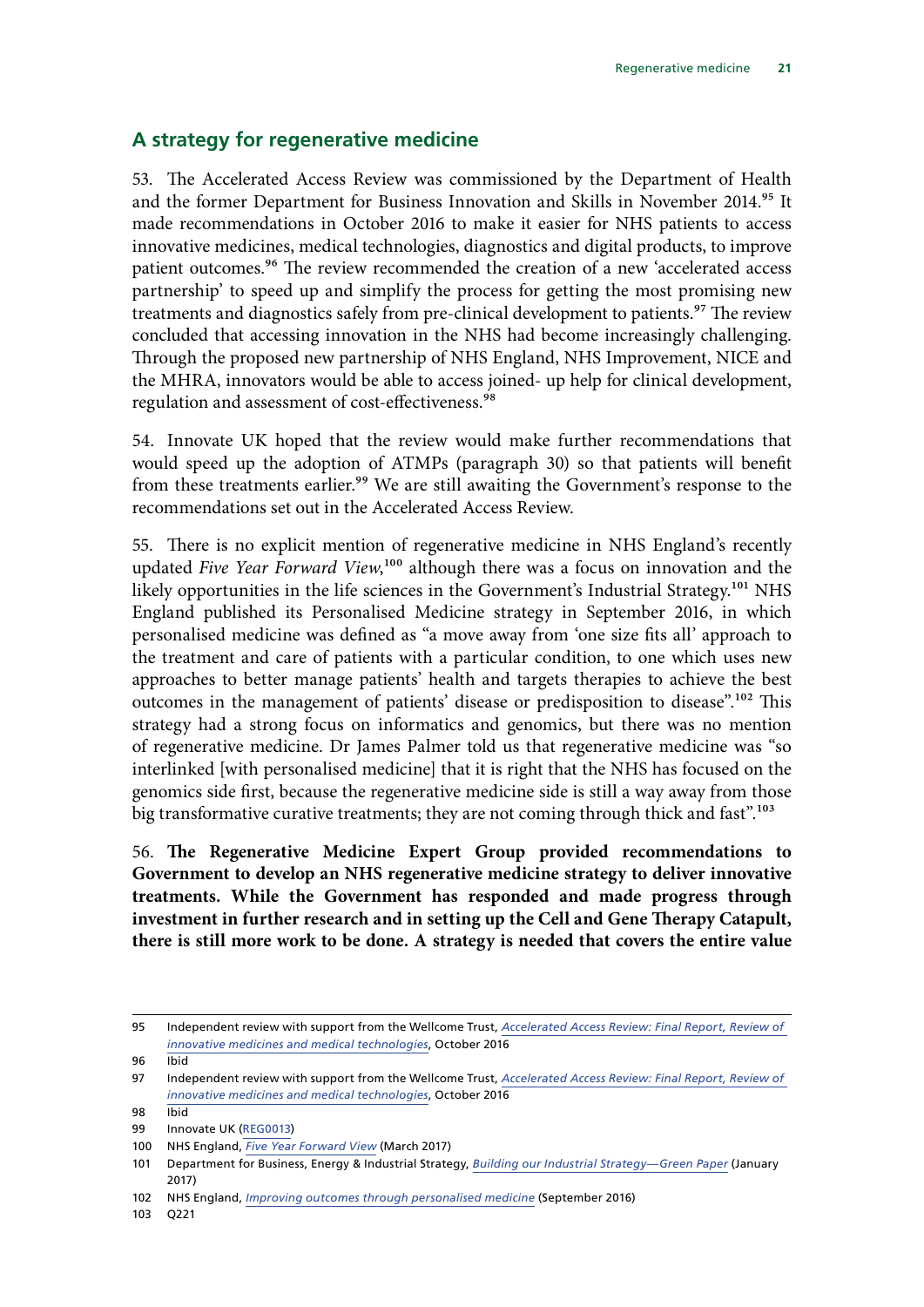**chain—academic research, commercial development and clinical application—if the UK is to respond to the challenges of our healthcare system as well as facilitate economic growth.**

57. *NHS England needs to take a lead on regenerative medicine by including it explicitly in its Personalised Medicine strategy. This would send a strong signal to the sector of the NHS's commitment and willingness to adopt new and emerging therapies.*

58. *The next Government should work with UK Research & Innovation, industry, academic researchers and the health sector to develop a strategy for Advanced Therapies, which should include regenerative medicine and cell therapies. The strategy should be aligned to the Government's response to the Accelerated Access Review and the strategic objectives outlined in the Government's Industrial Strategy Green Paper.*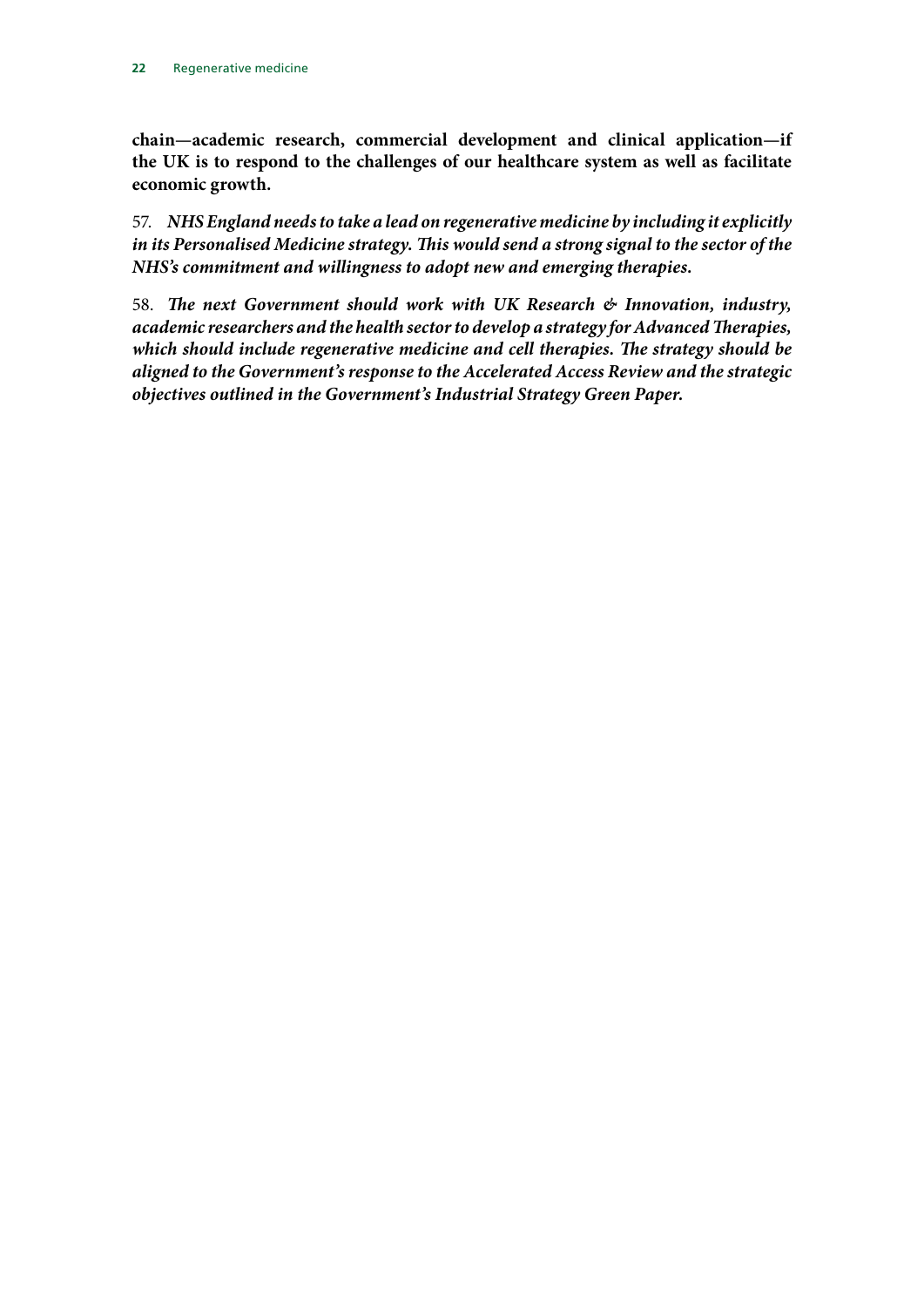## <span id="page-26-0"></span>Conclusions and recommendations

#### Research and commercialisation

- 1. Regenerative medicine provides a unique approach to treating diseases and disorders by providing the body itself with the means to repair, replace, restore and regenerate damaged or diseased cells, tissues and organs. Its continual development depends crucially on a strong foundation of basic scientific research. *The next Government should work with UK Research & Innovation to achieve a balance of investment in both basic scientific research and the translational research that it underpins, and to identify any research gaps in the light of the significant changes in the regenerative medicine sector over recent years*. (Paragraph 18)
- 2. It is important that the regulatory environment for regenerative medicine remains flexible to accommodate new and diverse approaches while also maintaining robust review processes to ensure that the most promising, effective and safe therapies are made available to patients. The MHRA have taken forward the Regenerative Medicine Expert Group's recommendations on providing a central focal point for regulatory advice, but there is more to be done. (Paragraph 25)
- 3. *The next Government should review how regulatory 'hospital exemptions' are used for Advanced Therapy Medicinal Products across the UK, to assess how EU ATMP regulations might be adapted for the UK post-Brexit in order to reflect our own perspectives on the optimal balance between safety and accelerated access to cuttingedge technologies*. (Paragraph 26)
- 4. The UK life sciences sector is a pioneer in the clinical development of new regenerative medicine therapies and well placed to create new high-tech highvalue manufacturing businesses around these advanced therapies. Regenerative medicine researchers, however, need manufacturing support for 'translating' their work, and the Cell and Gene Therapy Catapult is working to bridge the gap between 'translational' research and commercialisation. *The Catapult should nevertheless extend its support more widely, to make it available to both experienced and new innovators in the regenerative medicine sector*. (Paragraph 33)

### Adoption in the NHS

5. Having a universal NHS for all patients provides a receptive environment for the development and adoption of innovative and scientific advances in regenerative medicine. *The next Government should nevertheless work with NHS England and Clinical Commissioning Groups to create the appropriate financial incentives to stimulate regenerative medicine research and innovation within the NHS, which will encourage more clinicians to become more involved in research. The next Government should also support work by NHS England and NICE to deliver a ' fast track' appraisal system for emerging regenerative medicine therapies*. (Paragraph 51)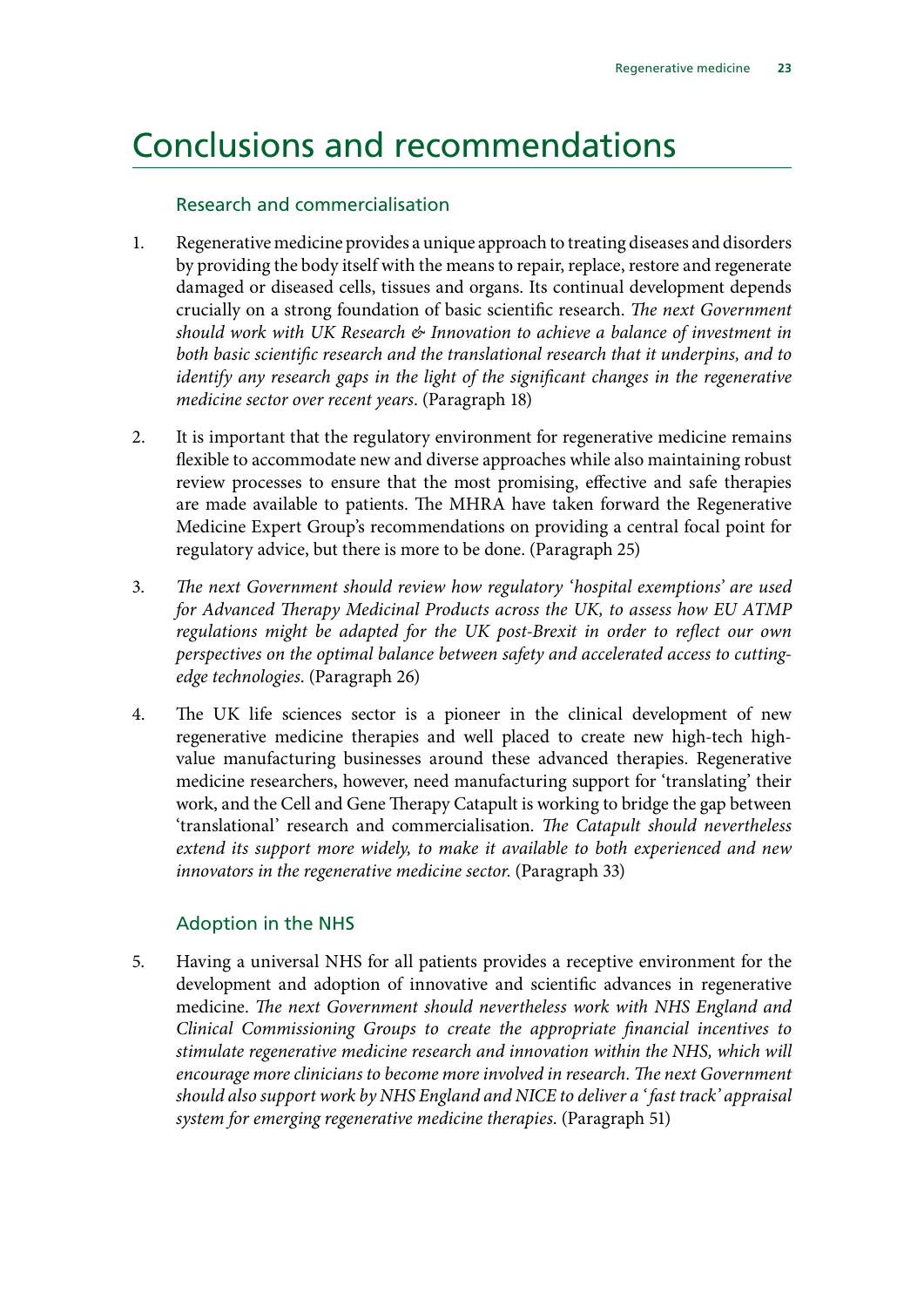- 6. *The next Government should also work with the biotech sector and with NHS England and NICE to agree new reimbursement payment models which take greater account of the value of regenerative medicine therapies that offer cures, reduce healthcare costs and make treatments available earlier to patients.* (Paragraph 52)
- 7. The Regenerative Medicine Expert Group provided recommendations to Government to develop an NHS regenerative medicine strategy to deliver innovative treatments. While the Government has responded and made progress through investment in further research and in setting up the Cell and Gene Therapy Catapult, there is still more work to be done. A strategy is needed that covers the entire value chain academic research, commercial development and clinical application—if the UK is to respond to the challenges of our healthcare system as well as facilitate economic growth. (Paragraph 56)
- 8. *NHS England needs to take a lead on regenerative medicine by including it explicitly in its Personalised Medicine strategy. This would send a strong signal to the sector of the NHS's commitment and willingness to adopt new and emerging therapies*. (Paragraph 57)
- 9. *The next Government should work with UK Research & Innovation, industry, academic researchers and the health sector to develop a strategy for Advanced Therapies, which should include regenerative medicine and cell therapies. The strategy should be aligned to the Government's response to the Accelerated Access Review and the strategic objectives outlined in the Government's Industrial Strategy Green Paper*. (Paragraph 58)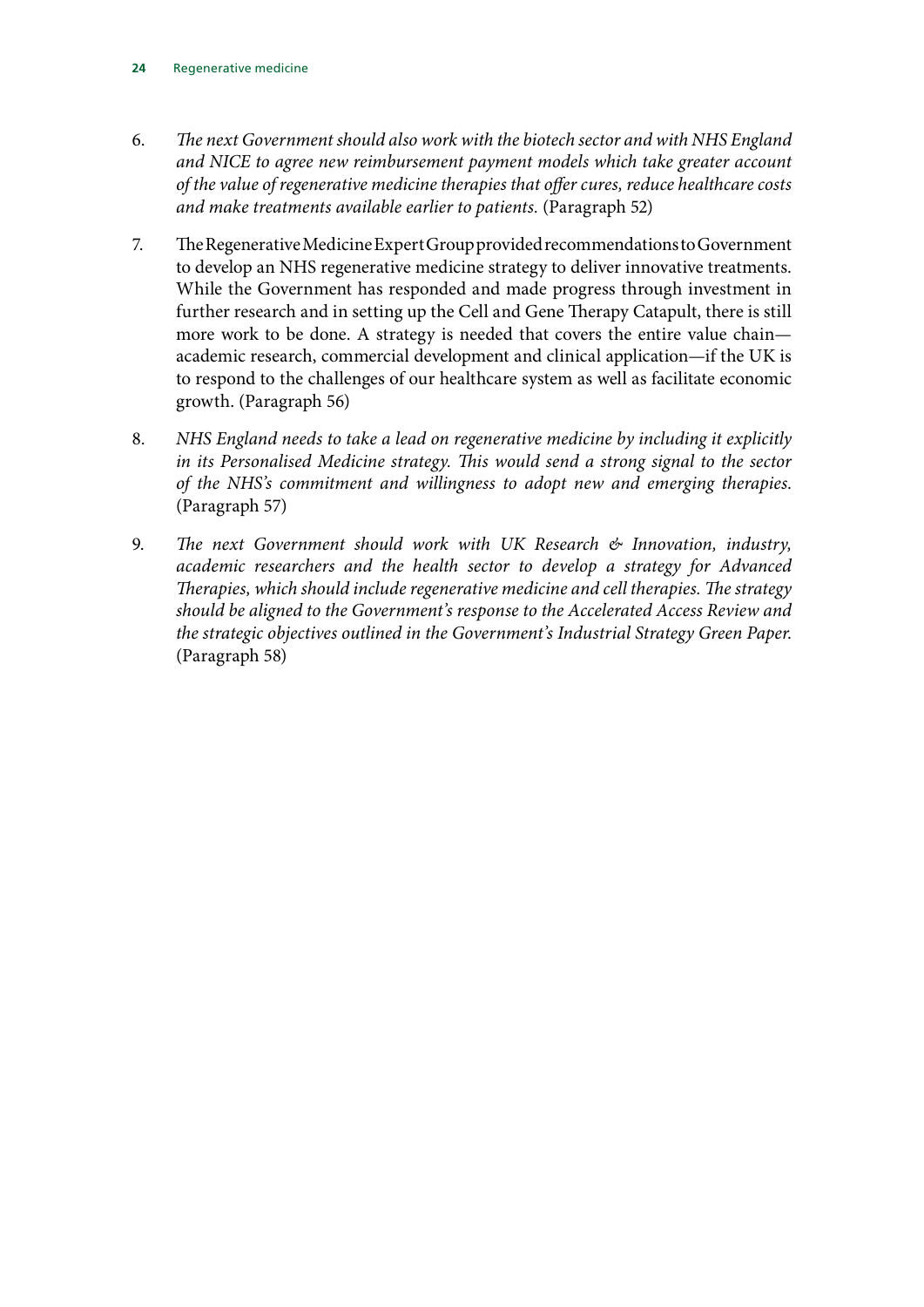## <span id="page-28-0"></span>Annex: Visit to UCL and Centre for Cell Gene and Tissue Therapeutics, Royal Free Hospital

1) On Tuesday 29 November 2016, the Chair and Carol Monaghan visited the *UCL Institute of Ophthalmology.* The UCL Institute of Ophthalmology is working in partnership with Moorfields Eye Hospital.

2) Following a tour of the stem cell laboratories, they had the opportunity to speak to Professor Pete Coffey and Professor Robin Ali about their MRC-funded research in gene and stem cell therapy.

3) Robin Ali is Professor of Human Molecular Genetics at UCL Institute of Ophthalmology. The main focus of Professor Ali's research is the development of gene and cell therapy for the treatment of retinal disorders. As chief investigator, he established the world's first clinical trial of gene therapy for retinopathy. The results from this trial reporting an improvement in vision along with results from two other trials, established proof-of-concept for gene therapy for inherited retinal degeneration. His group has also provided the first proof-of-concept for effective transplantation of photoreceptors that has provided the basis for ES cell-derived photoreceptor transplantation, now a major programme in his laboratory.

4) Professor Coffey is director of the London Project to Cure Blindness and Professor of Cellular Therapy and Visual Sciences at the Institute of Ophthalmology, University College of London (UCL) and is an MRC funded researcher.

5) In September 2015, a pioneering trial of a new treatment derived from stem cells for people with 'wet' age-related macular degeneration (AMD) commenced at Moorfields Eye Hospital following a successful operation on a patient. This first operation was a major milestone in the London Project to Cure Blindness, which was established 10 years ago with the aim of curing vision loss in patients with wet AMD, and is the result of a partnership between the hospital, the UCL Institute of Ophthalmology, and the National Institute for Health Research (NIHR). Pfizer Inc. joined the partnership in 2009 with the goal of helping to turn the original idea into a potential therapy.

6) Professor Coffey's team are transforming cells taken from skin biopsies into stem cells. These stem cells will be converted into eye cells that will be transplanted back into patients' eyes to preserve their sight. In the recent clinical trial for the treatment of dry age-related macular degeneration, these cells have been grown on a membrane which is then inserted into the eye as a patch of cells.

7) On Tuesday 13 December 2016, the Chair visited the *Centre for Cell Gene and Tissue Therapeutics (CCGTT)* at the Royal Free Hospital in London. A tour of the CCGTT manufacturing suites and process development laboratories was provided by Professor Martin Birchall and Professor Mark Lowdell. The CCGTT is a manufacturing and development facility for Advanced Therapeutic Medicinal Products regulated by both the Human Tissue Authority and the MHRA. The cell manufacturing labs allow scientists at the hospital to create or modify cells which can be used to treat a range of conditions,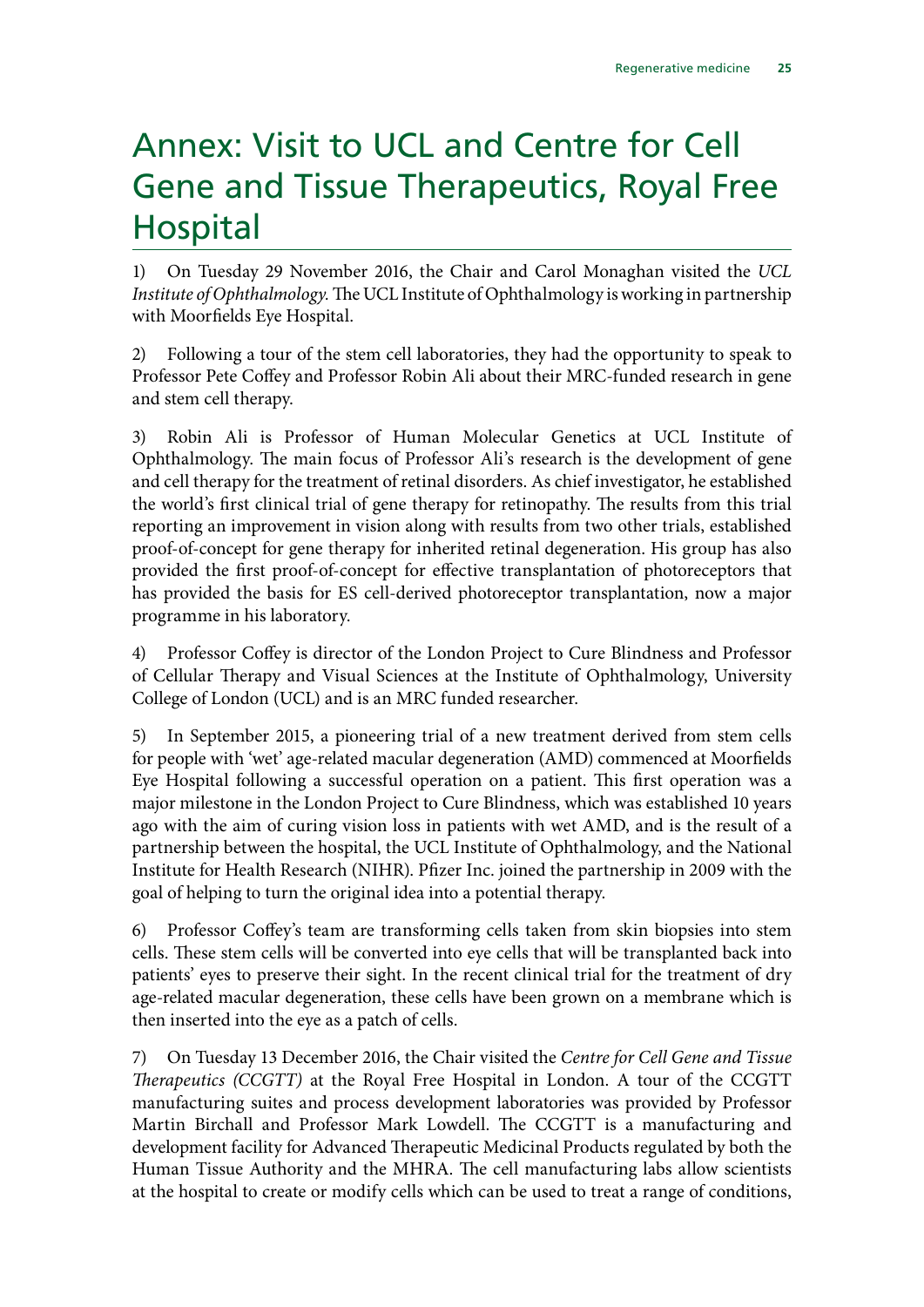including lung cancer, haemophilia and macular degeneration, using state of the art platform technologies. The suite is utilised by both academic and industrial partners, bridging the gap between basic research and manufactured medicinal products.

Note: See also [paras 95–96](https://publications.parliament.uk/pa/cm201719/cmselect/cmsctech/350/350.pdf) of Sixth Report of Session 2017–19

8) In 2008, MRC-funded researchers at University College London carried out the first transplant of a human trachea (wind pipe) reconstructed using stem cells. By 2013, the group were ready to build on this success by developing the first clinical trials of a stem cellderived larynx transplant in a project known as "RegenVOX". The RegenVOX procedure involves preparing a reconstructed larynx made from the patient's own stem cells and a donor larynx. The team removes the cells from the donor larynx, leaving behind a scaffold onto which the patient's stem cells are grafted. This means that the new larynx will not be rejected by the immune system so patients do not need immunosuppressant medication.

9) On both visits, the challenges for securing funding for 'translational' research were raised. Such programmes require significant and sustained funding. Funding for research is available from the MRC and research charities, and Innovate UK supported developmental stages and industry-led work. Company and venture capital funding can be more difficult to secure than from other biomedical drug development activities due to uncertainties over the business model and challenges in product development. A major challenge is sustaining funding support for the critical GMP facilities needed to underpin product development and testing, which is expensive. Ideally, long term support needed to be made available to underpin facilities with costs recovered through individual projects, potentially with commercial partners.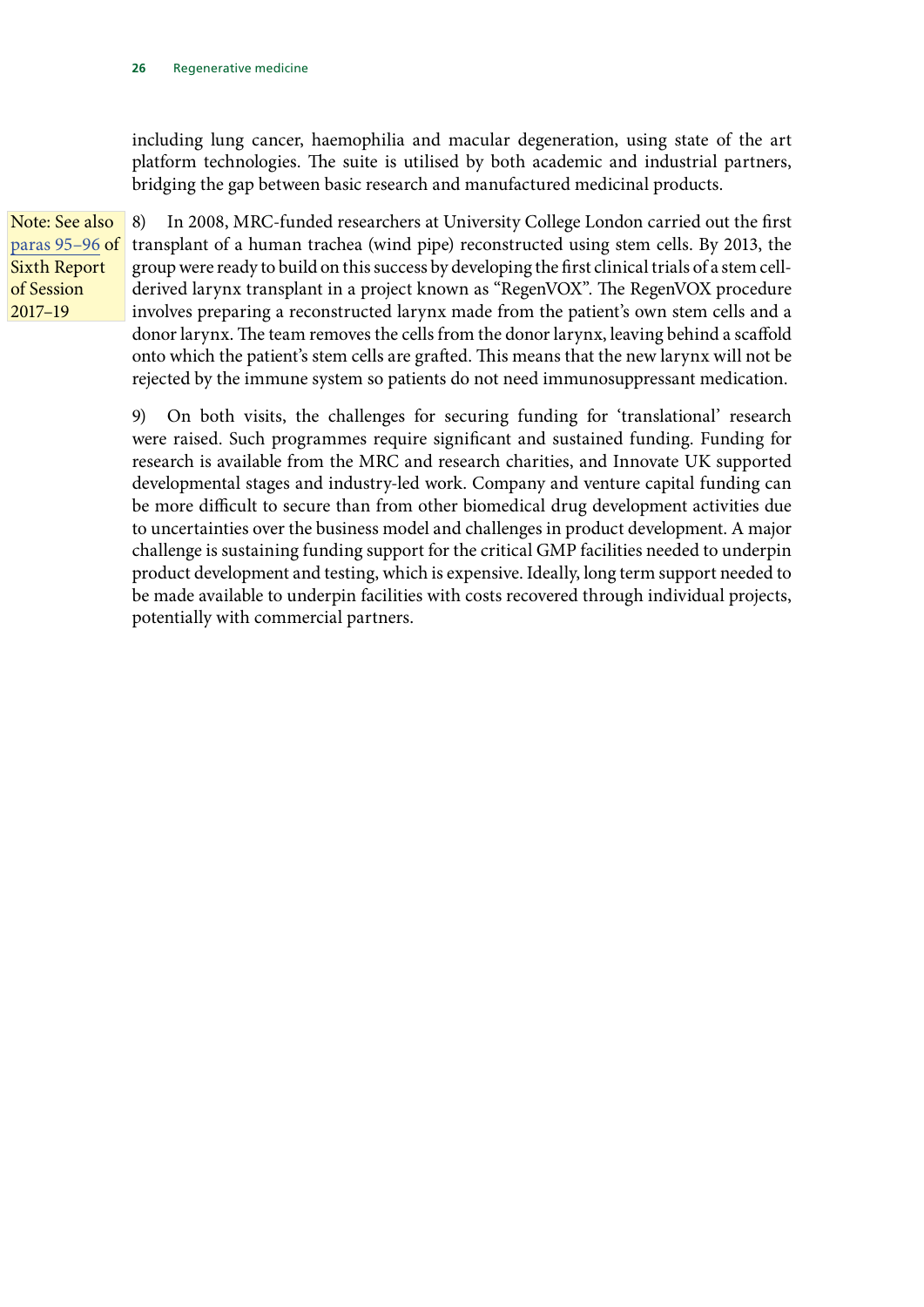# <span id="page-30-0"></span>Glossary of terms/abbreviations used in report

### **General terms**

**Cell therapy (cellular therapeutics, cell-based therapies):** administration of cells to the body to the benefit of the recipient

**Gene Modified Immune Therapies/Ex vivo gene therapy:** cells from the patient's blood or bone marrow are removed and grown in a laboratory

**Gene therapy:** deliberate introduction of genetic material into cells

**Limbal stem cell transplantation:** involves the grafting of stem cells that have been taken from donor eyes and grown in tissue culture, with the aim of improving vision and other symptoms such as eye irritation and dryness.

**Regenerative medicine:** replaces or regenerate human cells, tissues or organs to restore or establish normal function

**Tissue engineering:** use of a combination of cells, engineering, materials and methods ex-vivo living tissues and organs that can be implanted to improve or replace biological functions.

**Transplantation:** process of implanting cells, tissues or organs.

### **Non-cellular components**

**Biomaterial:** material intended to interface with biological systems to evaluate, treat, augment or replace any tissue, organ or function of the body.

### **Manufacturing and production**

**Good Manufacturing Practice (GMP)** is a system for ensuring that products are consistently produced and controlled according to quality standards. It is designed to minimise the risks involved in any pharmaceutical production that cannot be eliminated through testing the final product.

**Marketing authorisation:** authorisation by a European regulatory authority for a medicinal product to be placed on the market.

**Translation:** active turning of a basic science discovery into a safe and effective therapy deployed in routine clinical practice.

### **Regulatory terms for products and therapies**

**Advanced therapy medicinal product (ATMP):** medicinal product for human use that is a gene therapy product, medicinal product, a somatic cell therapy medicinal product or tissue engineered product.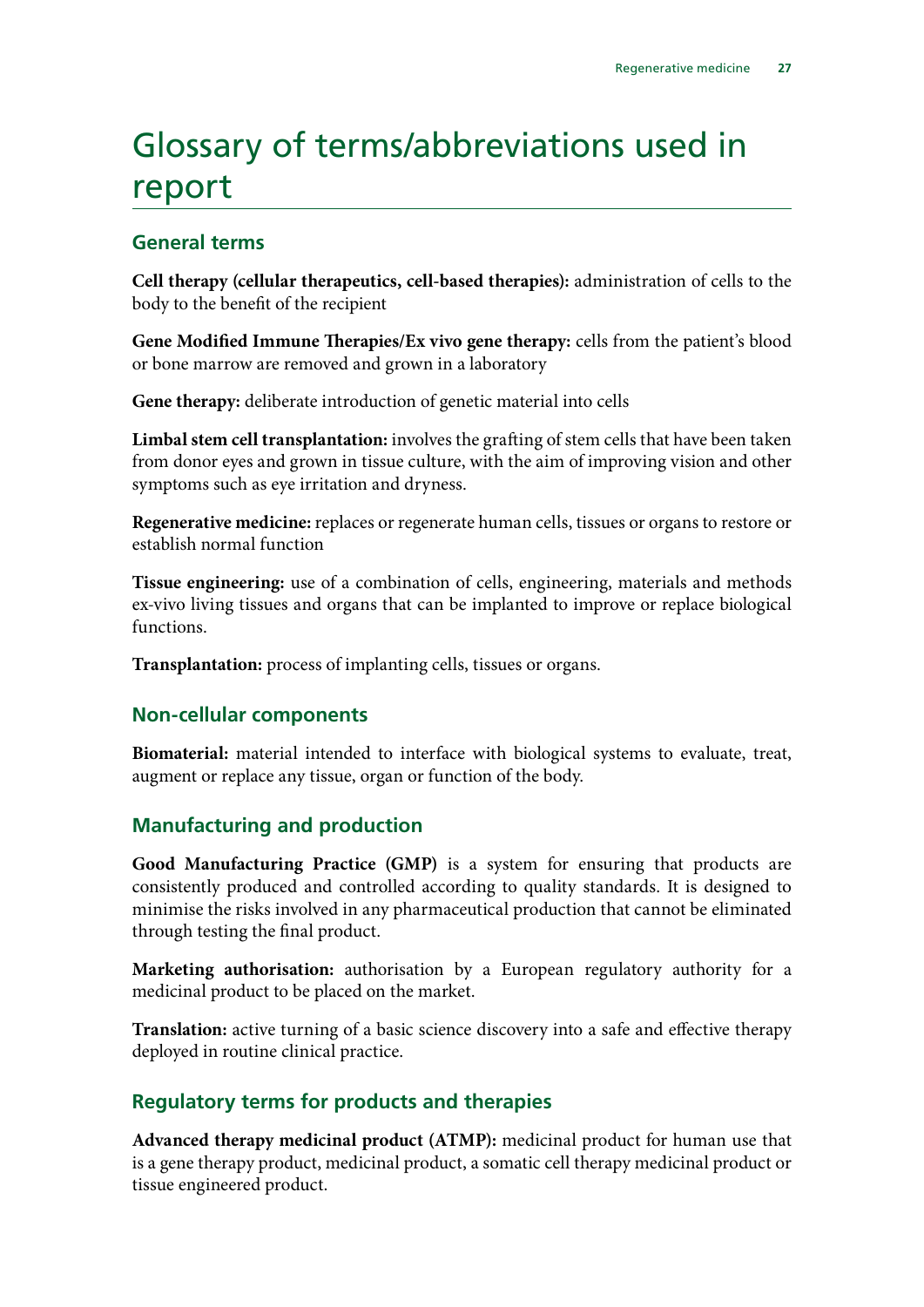**Health Technology Assessment (HTA):** refers to the systematic evaluation of properties, effects and/or impacts of health technology. It is a multidisciplinary process to evaluate the social, economic, organisational and ethical issues of a health intervention or health technology.

### **Organisations/reviews**

**Accelerated Access Review** was announced in November 2014 by the then Minister for Life Sciences, George Freeman MP. Its aim is to speed up access to innovative drugs, devices, diagnostics and digital products for NHS patients.

**Advanced Therapy Manufacturing Taskforce (ATMT)** was launched by the Medicines Manufacturing Industry Partnership to secure the future of manufacturing advanced therapies in the UK.

**Cell and Gene Therapy Catapult** was established in 2012 as an independent centre of excellence to advance the growth of the UL cell and gene therapy industry, by bridging the gap between scientific research and full scale commercialisation.

**Medicines Manufacturing Industry Partnership (MMIP)** represents the voice of medicine manufacturers in the UK. It was established jointly by Government and the biopharmaceutical industry in 2014 to ensure that the UK is recognised by the global medicines industry as a world-class, advanced centre for medicines manufacturing.

**Regenerative Medicine Expert Group (RMEG)** is an expert group formed following publication of the Lords Science and Technology Committee report on regenerative medicine. Their remit is to develop an NHS regenerative medicine strategy so that the NHS is fully prepared to deliver innovative treatments as well as also assess the effect of regulation on the development of regenerative medicines in the UK.

**UK Cell Therapy Manufacturing Centre:** the Cell and Gene Therapy Catapult will be building a £55 million large scale GMP manufacturing centre in Stevenage to help bring cell and gene therapies to market in the UK and internationally. The centre is due to be opened in 2018.

**UK Regenerative Medicine Platform (UKRMP):** a £25 million initiative to address regenerative medicine translational challenges. The UKRMP was established in 2013 by the Biotechnology and Biological Sciences Research Council, the Engineering and Physical Sciences Research Council and the Medical Research Council. The UKRMP provides academic expertise, innovation and knowledge, connected to commercial and clinical end-users.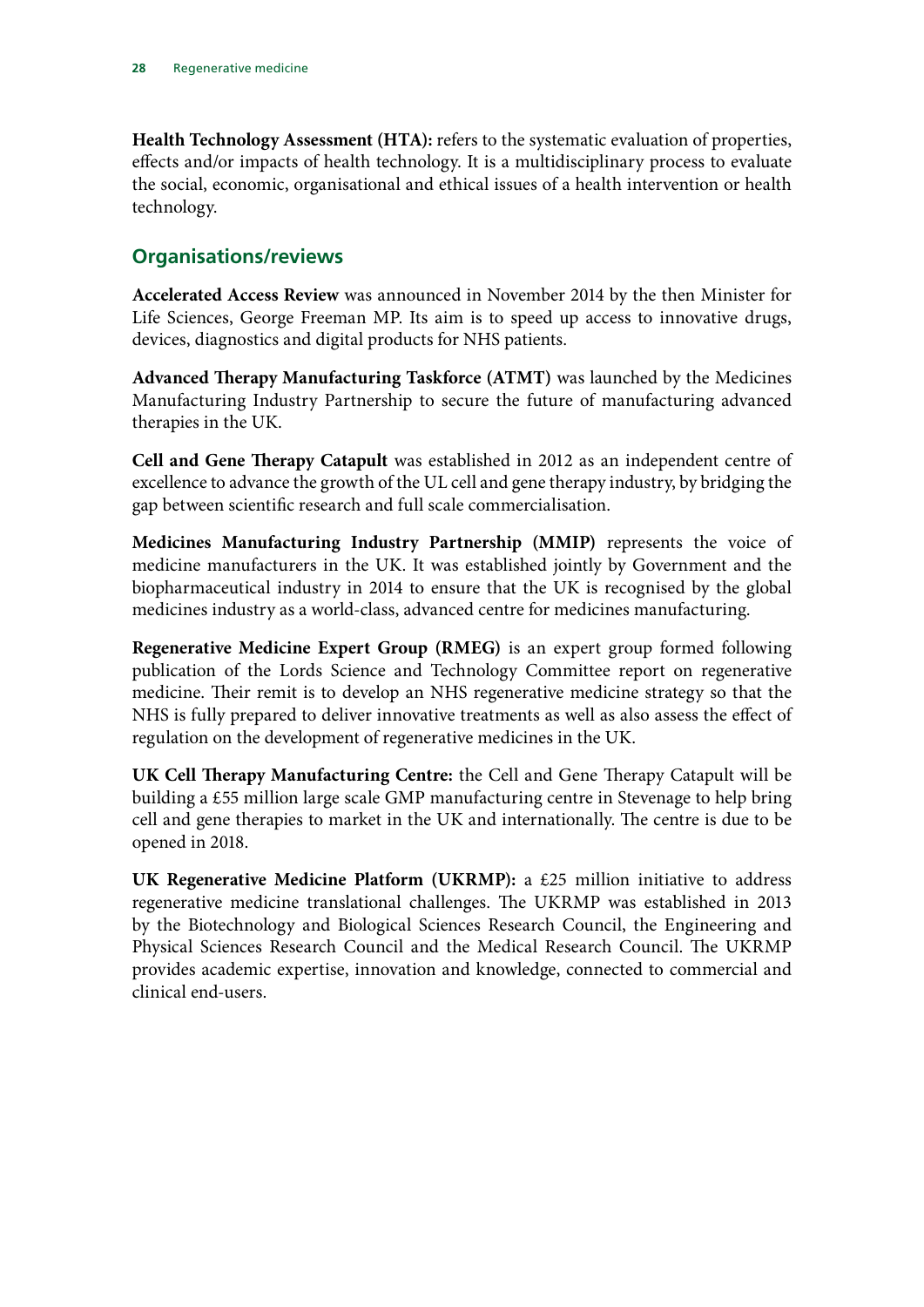## <span id="page-32-0"></span>Formal Minutes

#### **Wednesday 26 April 2017**

Members present:

Stephen Metcalfe, in the Chair

Victoria Borwick Jim Dowd Chris Green Carol Monaghan Graham Stringer Derek Thomas Matt Warman

Draft Report (*Regenerative medicine*), proposed by the Chair, brought up and read.

*Ordered*, That the draft Report be read a second time, paragraph by paragraph.

Paragraphs 1 to 58 read and agreed to.

Summary, Annex and Glossary agreed to.

*Resolved*, That the Report be the Fifteenth Report of the Committee to the House.

*Ordered*, That the Chair make the Report to the House.

*Ordered*, That embargoed copies of the Report be made available, in accordance with the provisions of Standing Order No. 134.

[The Committee adjourned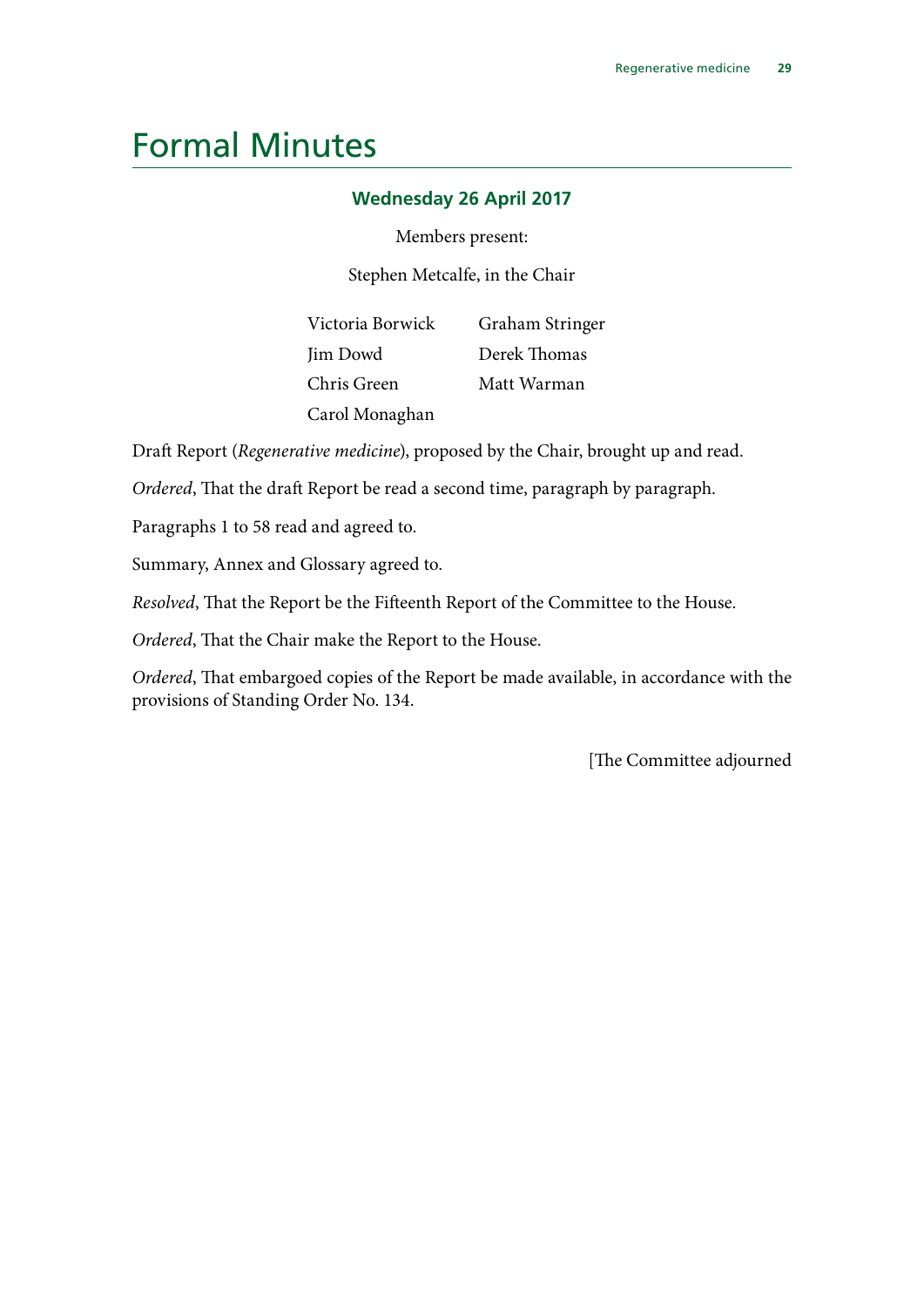### <span id="page-33-0"></span>**Witnesses**

The following witnesses gave evidence. Transcripts can be viewed on the [inquiry publications](http://www.parliament.uk/business/committees/committees-a-z/commons-select/science-and-technology-committee/inquiries/parliament-2015/regenerative-medicine-inquiry-15-16/publications/) [page](http://www.parliament.uk/business/committees/committees-a-z/commons-select/science-and-technology-committee/inquiries/parliament-2015/regenerative-medicine-inquiry-15-16/publications/) of the Committee's website.

#### **Tuesday 19 July 2016** *Question number*

**Professor Paul Riley**, British Heart Foundation Professor of Regenerative Medicine, University of Oxford, **Professor Stuart Forbes**, Professor of Transplantation and Regenerative Medicine, University of Edinburgh, and **Professor Peter Andrews**, Professor of Biomedical Science, University of Sheffield [Q1–52](http://data.parliament.uk/writtenevidence/committeeevidence.svc/evidencedocument/science-and-technology-committee/regenerative-medicine/oral/35376.pdf)

**Dr Rob Buckle**, Director of UK Regenerative Medicine Platform, Research Councils UK, **Professor Jeremy Pearson**, Associate Medical Director, British Heart Foundation, **Professor Neil Hanley**, Professor of Medicine, University of Manchester, and **Professor Anthony Hollander**, Head of Institute of Integrative Biology and Professor of Stem Cell Biology, University of Liverpool Q53–91

#### **Wednesday 19 October 2016**

**Dr Ian Hudson**, Chief Executive, Medicines and Healthcare products Regulatory Agency, **Professor Paul Whiting**, Member, Medical Research Council Regenerative Medicine Research Committee, **Dr Sven Kili**, Head of Gene Therapy Development, GlaxoSmithKline, and **Michael Hunt**, Chief Financial Officer, ReNeuron Group Communication Communication COS-145

**Ian Trenholm**, Chief Executive, NHS Blood and Transplant, **Ian McCubbin**, Medicines Manufacturing Industry Partnership and co-chair of the Advanced Therapy Manufacturing Taskforce, **Keith Thompson**, Chief Executive Officer, Cell and Gene Therapy Catapult, and **Dr Ruth McKernan**, Chief Executive, Innovate UK Q146–190

#### **Wednesday 7 December 2016**

**Dr Nick Crabb**, Programme Director, Scientific Affairs, National Institute for Health and Care Excellence, **Dr Jonathan Fielden**, Director of Specialised Commissioning and Deputy National Medical Director, NHS England, and **Dr James Palmer, Clinical Director of Specialised Commissioning, NHS England Q191-226 Dr Anthony Mathur**, Professor of Cardiology, Queen Mary's School of Medicine and Dentistry, **Professor Amit Nathwani**, Professor of Haematology, Royal Free Hospital, and **Professor Giovanna Lombardi**, Professor of Human Transplant Immunology, King's College London Q227–268 **Lord Prior of Brampton**, Parliamentary Under-Secretary of State for Health,

Department of Health Q269–312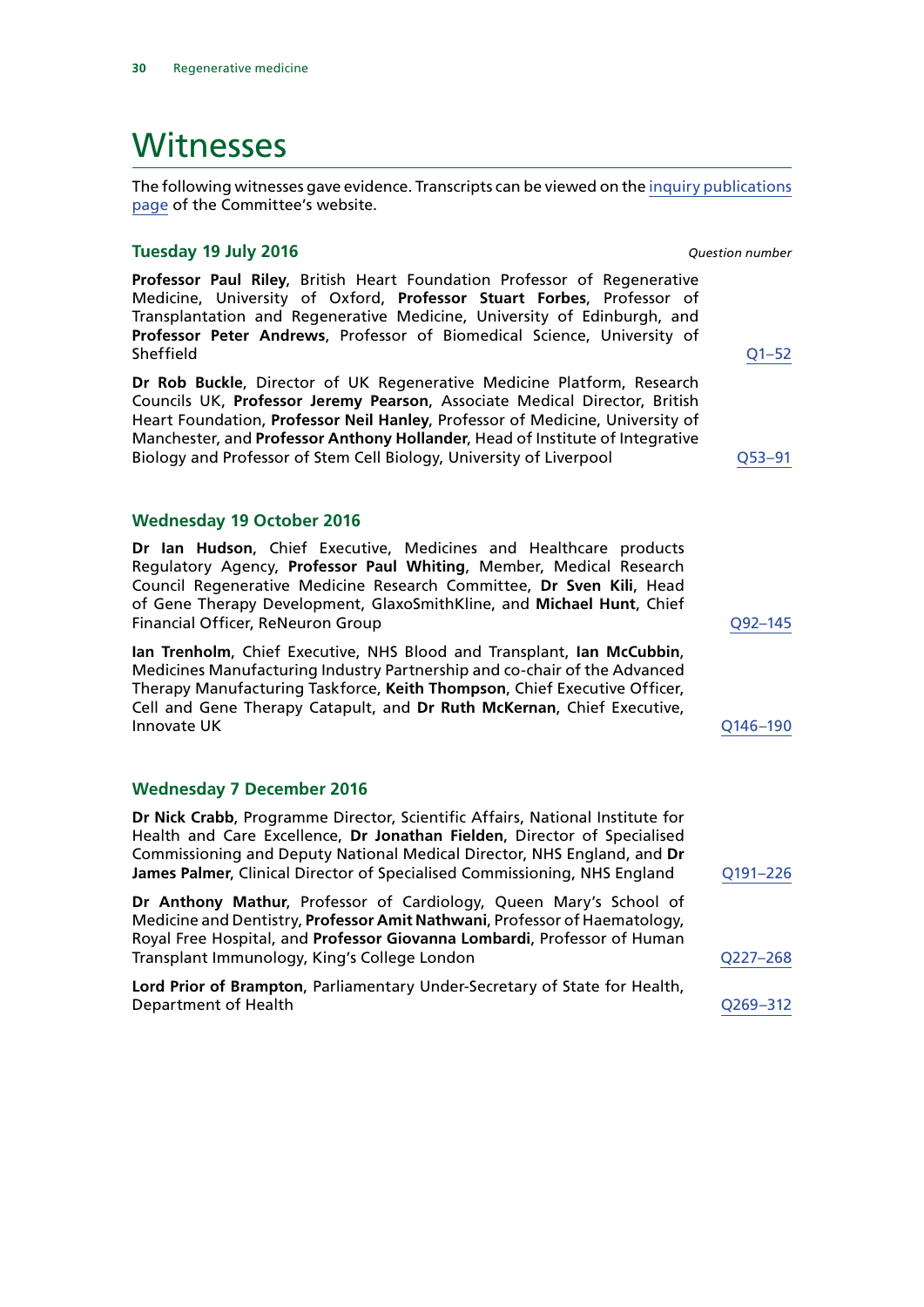# <span id="page-34-0"></span>Published written evidence

The following written evidence was received and can be viewed on the [inquiry publications](http://www.parliament.uk/business/committees/committees-a-z/commons-select/science-and-technology-committee/inquiries/parliament-2015/regenerative-medicine-inquiry-15-16/publications/) [page](http://www.parliament.uk/business/committees/committees-a-z/commons-select/science-and-technology-committee/inquiries/parliament-2015/regenerative-medicine-inquiry-15-16/publications/) of the Committee's website.

REG numbers are generated by the evidence processing system and so may not be complete.

- Anthony Nolan ([REG0021](http://data.parliament.uk/WrittenEvidence/CommitteeEvidence.svc/EvidenceDocument/Science%20and%20Technology/Regenerative%20medicine/written/33958.html)) and [\(REG0031](http://data.parliament.uk/WrittenEvidence/CommitteeEvidence.svc/EvidenceDocument/Science%20and%20Technology/Regenerative%20medicine/written/43980.html))
- AstraZeneca ([REG0024\)](http://data.parliament.uk/WrittenEvidence/CommitteeEvidence.svc/EvidenceDocument/Science%20and%20Technology/Regenerative%20medicine/written/33967.html)
- BioIndustry Association (BIA) [\(REG0022](http://data.parliament.uk/WrittenEvidence/CommitteeEvidence.svc/EvidenceDocument/Science%20and%20Technology/Regenerative%20medicine/written/33962.html))
- British Heart Foundation [\(REG0012\)](http://data.parliament.uk/WrittenEvidence/CommitteeEvidence.svc/EvidenceDocument/Science%20and%20Technology/Regenerative%20medicine/written/33911.html)
- Centre for Doctoral Training in Regenerative Medicine ([REG0006\)](http://data.parliament.uk/WrittenEvidence/CommitteeEvidence.svc/EvidenceDocument/Science%20and%20Technology/Regenerative%20medicine/written/33863.html)
- Centre for Doctoral Training in Regenerative Medicine, University of Manchester ([REG0033\)](http://data.parliament.uk/writtenevidence/committeeevidence.svc/evidencedocument/science-and-technology-committee/regenerative-medicine/written/48071.html)
- Charlotte Lozier Institute ([REG0023\)](http://data.parliament.uk/WrittenEvidence/CommitteeEvidence.svc/EvidenceDocument/Science%20and%20Technology/Regenerative%20medicine/written/33965.html)
- Department of Health ([REG0007](http://data.parliament.uk/WrittenEvidence/CommitteeEvidence.svc/EvidenceDocument/Science%20and%20Technology/Regenerative%20medicine/written/33870.html)) and [\(REG0032\)](http://data.parliament.uk/WrittenEvidence/CommitteeEvidence.svc/EvidenceDocument/Science%20and%20Technology/Regenerative%20medicine/written/44711.html)
- Dr Navid Malik ([REG0019\)](http://data.parliament.uk/WrittenEvidence/CommitteeEvidence.svc/EvidenceDocument/Science%20and%20Technology/Regenerative%20medicine/written/33956.html)
- Dr Paul Lewis ([REG0011\)](http://data.parliament.uk/WrittenEvidence/CommitteeEvidence.svc/EvidenceDocument/Science%20and%20Technology/Regenerative%20medicine/written/33898.html)
- Genetic Alliance UK ([REG0008\)](http://data.parliament.uk/WrittenEvidence/CommitteeEvidence.svc/EvidenceDocument/Science%20and%20Technology/Regenerative%20medicine/written/33879.html)
- GSK [\(REG0027\)](http://data.parliament.uk/WrittenEvidence/CommitteeEvidence.svc/EvidenceDocument/Science%20and%20Technology/Regenerative%20medicine/written/34101.html)
- Human Tissue Authority (HTA) ([REG0016\)](http://data.parliament.uk/WrittenEvidence/CommitteeEvidence.svc/EvidenceDocument/Science%20and%20Technology/Regenerative%20medicine/written/33943.html)
- Innovate UK [\(REG0013\)](http://data.parliament.uk/WrittenEvidence/CommitteeEvidence.svc/EvidenceDocument/Science%20and%20Technology/Regenerative%20medicine/written/33920.html)
- Mr Christopher Roy-Toole [\(REG0001](http://data.parliament.uk/WrittenEvidence/CommitteeEvidence.svc/EvidenceDocument/Science%20and%20Technology/Regenerative%20medicine/written/33193.html))
- National Institute for Health and Care Excellence (NICE) [\(REG0009\)](http://data.parliament.uk/WrittenEvidence/CommitteeEvidence.svc/EvidenceDocument/Science%20and%20Technology/Regenerative%20medicine/written/33887.html)
- NHS Blood and Transplant ([REG0003](http://data.parliament.uk/WrittenEvidence/CommitteeEvidence.svc/EvidenceDocument/Science%20and%20Technology/Regenerative%20medicine/written/33746.html))
- Parkinson's UK [\(REG0005](http://data.parliament.uk/WrittenEvidence/CommitteeEvidence.svc/EvidenceDocument/Science%20and%20Technology/Regenerative%20medicine/written/33770.html))
- PHG Foundation [\(REG0017](http://data.parliament.uk/WrittenEvidence/CommitteeEvidence.svc/EvidenceDocument/Science%20and%20Technology/Regenerative%20medicine/written/33944.html))
- REGenableMED ([REG0004](http://data.parliament.uk/WrittenEvidence/CommitteeEvidence.svc/EvidenceDocument/Science%20and%20Technology/Regenerative%20medicine/written/33760.html))
- Research Councils UK ([REG0028](http://data.parliament.uk/WrittenEvidence/CommitteeEvidence.svc/EvidenceDocument/Science%20and%20Technology/Regenerative%20medicine/written/34278.html))
- Scottish National Blood Transfusion Service [\(REG0015\)](http://data.parliament.uk/WrittenEvidence/CommitteeEvidence.svc/EvidenceDocument/Science%20and%20Technology/Regenerative%20medicine/written/33939.html)
- The Academy of Medical Sciences [\(REG0014\)](http://data.parliament.uk/WrittenEvidence/CommitteeEvidence.svc/EvidenceDocument/Science%20and%20Technology/Regenerative%20medicine/written/33924.html)
- The Association of the British Pharmaceutical Industry [\(REG0020\)](http://data.parliament.uk/WrittenEvidence/CommitteeEvidence.svc/EvidenceDocument/Science%20and%20Technology/Regenerative%20medicine/written/33957.html)
- The Cell and Gene Therapy Catapult ([REG0026](http://data.parliament.uk/WrittenEvidence/CommitteeEvidence.svc/EvidenceDocument/Science%20and%20Technology/Regenerative%20medicine/written/34007.html))
- The Humanimal Trust [\(REG0010](http://data.parliament.uk/WrittenEvidence/CommitteeEvidence.svc/EvidenceDocument/Science%20and%20Technology/Regenerative%20medicine/written/33894.html))
- 27 The Medicines and Healthcare products Regulatory Agency [\(REG0025\)](http://data.parliament.uk/WrittenEvidence/CommitteeEvidence.svc/EvidenceDocument/Science%20and%20Technology/Regenerative%20medicine/written/33970.html)
- University of Bristol [\(REG0002\)](http://data.parliament.uk/WrittenEvidence/CommitteeEvidence.svc/EvidenceDocument/Science%20and%20Technology/Regenerative%20medicine/written/33446.html)
- Wellcome Trust [\(REG0018](http://data.parliament.uk/WrittenEvidence/CommitteeEvidence.svc/EvidenceDocument/Science%20and%20Technology/Regenerative%20medicine/written/33945.html))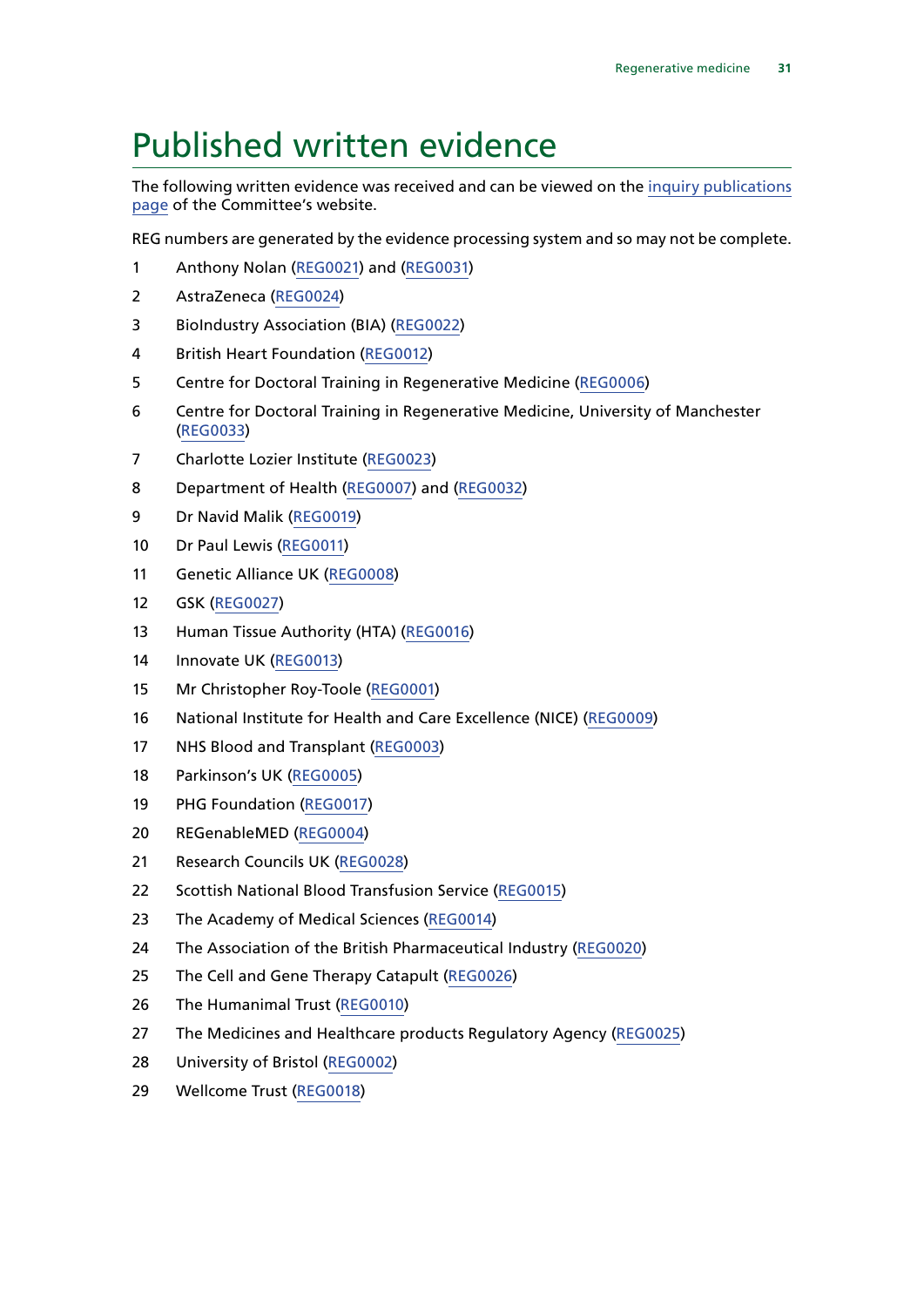# <span id="page-35-0"></span>List of Reports from the Committee during the current Parliament

All publications from the Committee are available on the [publications page](http://www.parliament.uk/business/committees/committees-a-z/commons-select/science-and-technology-committee/publications/) of the Committee's website.

The reference number of the Government's response to each Report is printed in brackets after the HC printing number.

#### **Session 2016–2017**

| <b>First Report</b>             | EU regulation of the life sciences                                                                                                                       | <b>HC 158</b>    |
|---------------------------------|----------------------------------------------------------------------------------------------------------------------------------------------------------|------------------|
| <b>Second Report</b>            | Digital skills crisis                                                                                                                                    | HC 270 (HC 936)  |
| <b>Third Report</b>             | Satellites and space                                                                                                                                     | HC 160 (HC 830)  |
| Fourth Report                   | <b>Forensic Science Strategy</b>                                                                                                                         | HC 501 (HC 845)  |
| <b>Fifth Report</b>             | Robotics and artificial intelligence                                                                                                                     | HC 145 (HC 896)  |
| Sixth Report                    | Evidence Check: Smart metering of electricity<br>and gas                                                                                                 | HC 161 (HC 846)  |
| Seventh Report                  | Leaving the EU: implications and opportunities<br>for science and research                                                                               | HC 502 (HC 1015) |
| Eighth Report                   | Setting up UK Research & Innovation                                                                                                                      | HC 671 (HC 1063) |
| Ninth Report                    | Future programme: 'My Science Inquiry'                                                                                                                   | <b>HC 859</b>    |
| <b>Tenth Report</b>             | Managing intellectual property and technology<br>transfer                                                                                                | <b>HC 755</b>    |
| <b>Eleventh Report</b>          | Science communication and engagement                                                                                                                     | <b>HC 162</b>    |
| <b>Twelfth Report</b>           | Science in emergencies: chemical, biological,<br>radiological or nuclear incidents                                                                       | <b>HC 163</b>    |
| Thirteenth Report               | Industrial Strategy: science and STEM skills                                                                                                             | <b>HC 991</b>    |
| Fourteenth Report               | The Draft Spaceflight Bill                                                                                                                               | <b>HC 1070</b>   |
| <b>First Special Report</b>     | Satellites and space: Government Response to<br>the Committee's Third Report of Session 2016-<br>17                                                      | <b>HC 830</b>    |
| <b>Second Special</b><br>Report | Forensic Science Strategy: Government<br>Response to the Committee's Fourth Report of<br>Session 2016-17                                                 | <b>HC 845</b>    |
|                                 | Third Special Report Evidence Check: Smart metering of electricity<br>and gas: Government Response to the<br>Committee's Sixth Report of Session 2016-17 | <b>HC 846</b>    |
| Fourth Special<br>Report        | Digital skills crisis: Government Response to the<br>Committee's Second Report of Session 2016-17                                                        | <b>HC 936</b>    |
|                                 | Fifth Special Report Robotics and artificial intelligence: Government<br>Response to the Committee's Fifth Report of<br>Session 2016-17                  | <b>HC 896</b>    |